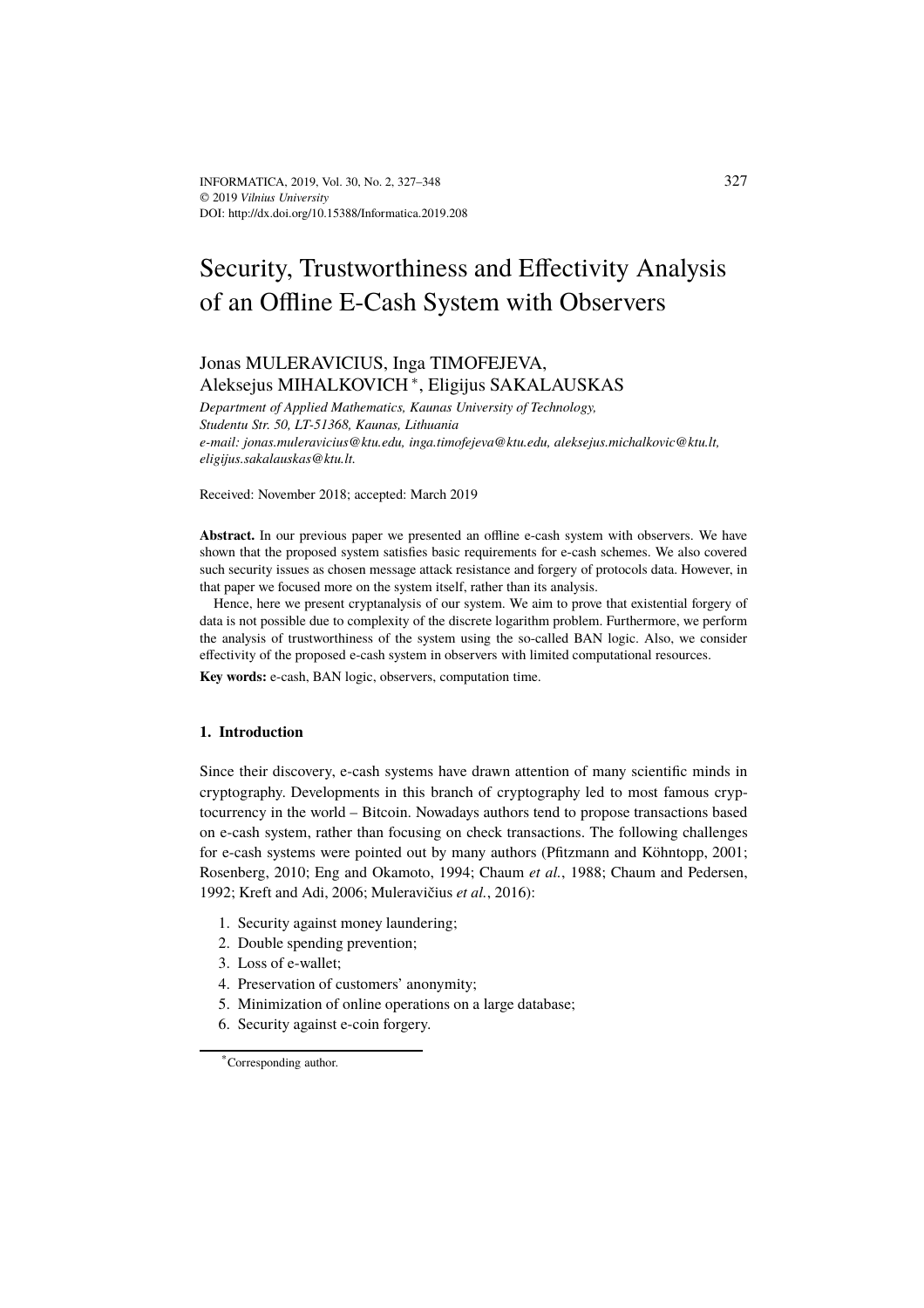# 328 *J. Muleravicius et al.*

Since e-cash is now considered a digital analogue of regular money, any proposed system of this type should satisfy the following main properties:

- 1. **Anonymity:** The customer using his e-cash to pay for a product must remain anonymous against the recipient of the money as well as the bank.
- 2. **Unreusability:** E-cash cannot be copied or double spent. This implies that the e-wallet system has to minimize the risks for forgery and/or provide ways for the identification of a dishonest user.
- 3. **Unforgeability:** Only authorized parties (i.e. the bank) can produce e-cash.
- 4. **Off-line Payment:** The payment transaction must be performed offline, i.e. no communication with the bank should be necessary during the payment protocol.
- 5. **Transferability:** Received e-cash can be applied for other payments among customers, regardless of whether transactions are online or offline.
- 6. **Divisibility:** E-cash must be divisible, i.e. the customer should be able to divide it into smaller amounts.

One of the crucial drawbacks of an e-cash system is the rapid growth of the data throughoutits transfers. The latter point plays a major role in the effectiveness of the e-cash system. However, for a long time it was ignored by many proposed systems. According to Chaum and Pedersen (1992), the amount of data transferred among users through any divisible, offline and anonymous e-cash system is growing in size due to the information needed to store in order to ensure double spending prevention, divisibility and other properties.

Nevertheless, some alternative e-cash systems were proposed that managed to avoid the growth of the e-cash data (D'Amiano and Di Crescenzo, 1994; Okamoto, 1995). However, as mentioned in Chan *et al.* (1998), Tsiounis (1997), those e-schemes had other issues such as the limit of the total size of payments or lack of efficiency of e-cash protocols. In Fuchsbauer (2009) an attempt was made to construct a transferable e-cash scheme without the aforementioned data growth problem. However, it was later outlined in Waters (2005), Fuchsbauer (2009) that there was still a dramatic increase in the size of the public key.

A new direction in the development of offline e-cash systems without the data growth drawback was established when Brand first presented an e-wallet scheme using observers in (Brands, 1993). He proposed the idea of bank's trustee for the purchaser (e.g. a chip implemented in a purchaser's mobile device) which allows to perform payments without the online connection to the bank. However, the cryptographic security of Brand's e-cash system was never proven and hence the system was never initiated.

Another problem that often takes place in divisible, anonymous, offline e-cash systems is the lack of proof of the security of a complex cryptographic system. According to Rosenberg (2010), the majority of divisible e-cash systems to this day "use proofs about double-discrete logarithms and require similar sequences of primes in their setup". It was noted in Brands (1993) and Cramer and Shoup (2003), the decisional Diffie–Hellman (DDH) assumption is needed to prove the cryptographic security of a number of previously proposed protocols. This comes from the fact that the Diffie-Hellman key exchange (Diffie and Hellman, 1976) cannot be proved secure in any reasonable and standard way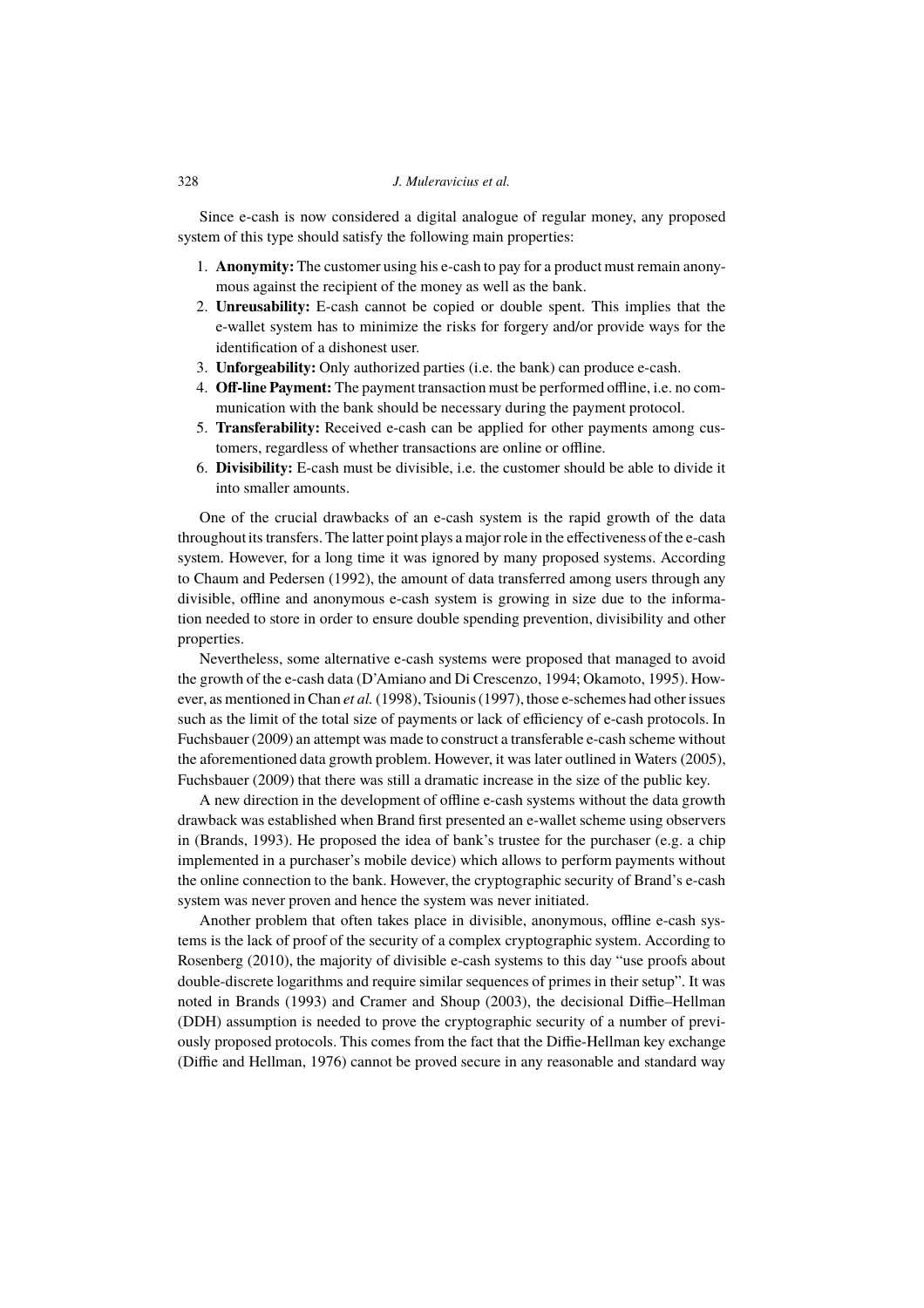just based on the computational Diffie–Hellman (CDH) assumption: the DDH assumption is required.

In Petersen and Poupard (1997) an efficient payment system with anonymity revocation and trusted third party (TTP) was presented. It was the first scheme that managed to achieve an offline prevention of all possible extortion attacks. Due to the system's scalable security and efficiency, secure realizations for an internet payment scheme as well as a highly efficient payment scheme for electronic purse applications were developed on the basis of this scheme. The system also incorporated a possible way to revoke anonymity using the collaboration of a judge and the bank if a malicious purchaser was to be detected (Stadler *et al.*, 1995). The judge could be implemented in a Purchaser's smart device. However, it should be protected to ensure Purchaser's anonymity.

This paper considers an offline, divisible, anonymous and transferable e-cash system with observers operating in the environment with TTP (the bank), which was previously presented in Sakalauskas *et al.* (2018). Detailed description of our scheme is presented in Sections 2.1–2.3. The analysed e-money system does not possess the data growth problem addressed above due to the utilization of observers. We also perform analysis of several attack scenarios, which include existential forgery of data by both parties (Purchaser and Vendor) of our system in Section 3. In Section 4 we show that both parties can trust each other. This analysis relies on the so-called BAN logic presented in Burrows *et al.* (1989) (hence it was named after the authors).

# **2. Offline E-Cash System with Observers**

In this section we present a novel e-cash system with observers based on Schnorr identification and modified ElGamal e-signature. These cryptographic primitives are often implemented due to their provable security. Our e-cash system satisfies such e-cash system properties as divisibility, anonymity, offline payment, transferability and double-spending prevention requirements. To provide offline payment property and bypass the growth of the transferred e-cash data the implemented cryptographic bank's trustee Observer (i.e. cryptographic chip) is used.

Presented e-cash system is executed between the following parties: the Bank (**B**), the Purchaser (**P**), the Vendor (**V**) and their Observers (**O<sup>P</sup>** and **O<sup>V</sup>** respectively). Our e-cash system operates using withdrawal, payment and deposit protocols described in detail in Sections 2.1–2.3.

The general parameters and functions used in the proposed e-cash scheme are presented in Table 1 below:

Our e-cash system consists of Withdrawal, Payment and Deposit protocols. These protocols are presented below and are executed in order of presentation.

#### 2.1. *Withdrawal Protocol*

Assume that the Purchaser is interested in acquiring some goods from the Vendor. Let the total price of these goods be  $m_i$ , where i denotes the number of the transaction. He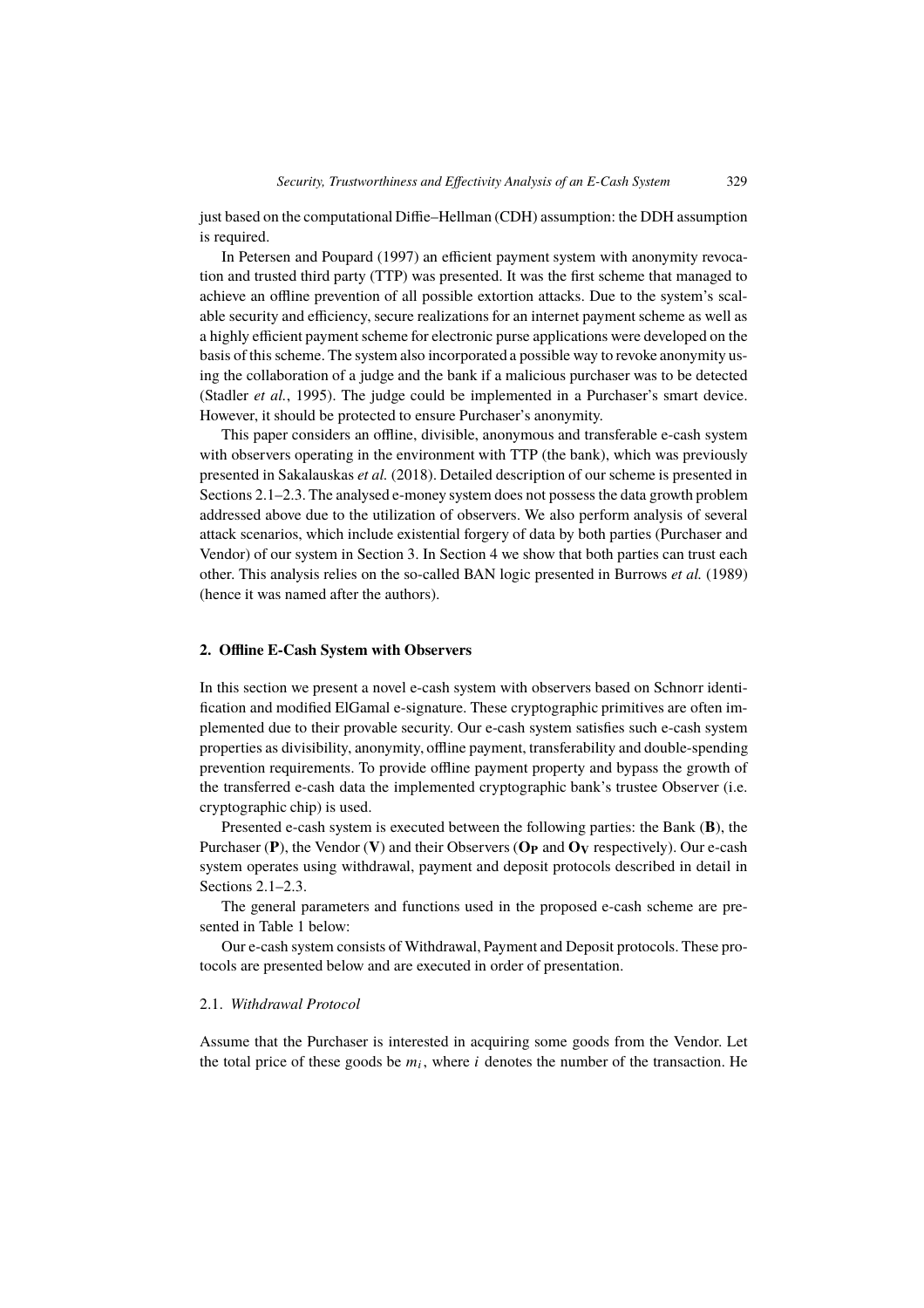330 *J. Muleravicius et al.*

| E-cash system notations.                     |                                                                            |  |  |
|----------------------------------------------|----------------------------------------------------------------------------|--|--|
| Parameter/functions                          | Description                                                                |  |  |
| q, p                                         | Large prime numbers, such that $p = 2q + 1$                                |  |  |
| G                                            | Generator of multiplicative group $\mathbb{Z}_p^*$                         |  |  |
| $h_i$                                        | Value of hash function                                                     |  |  |
| $Sig_{EIG}^X(m)$                             | ElGamal signature function, where $m$ and $X$ correspond to the            |  |  |
|                                              | message to be signed on and the ElGamal private key of the                 |  |  |
|                                              | signer                                                                     |  |  |
| $Ver^A_{ElG}(s, m)$                          | ElGamal signature verification function, where $m, s$ and X                |  |  |
|                                              | correspond to the message, signature on the message and the                |  |  |
|                                              | ElGamal public key of the signer                                           |  |  |
| i                                            | Serial number of the transaction                                           |  |  |
| $PrK_P = xp$ , $PuK_P = \{G, Ap = G^{XP}\}\$ | Purchaser's temporary private and public keys                              |  |  |
|                                              | It is important to note that in the proposed scheme, the                   |  |  |
|                                              | purchaser generates random temporary private and public                    |  |  |
|                                              | keys for each transaction, which ensures the anonymity                     |  |  |
|                                              | property of the proposed e-cash scheme                                     |  |  |
| $PrK_O = x_O, P u K_O = {G, A_O = G^{XO}}$   | Observer's private and public keys                                         |  |  |
| $Id_P$ , $Id_V$                              | Unique identification number of the Purchaser's and Vendor's               |  |  |
|                                              | Observer chips respectively                                                |  |  |
| $m_i$                                        | Sum of money to be spent by the Purchaser                                  |  |  |
| $\tilde{m}_i$                                | Actual price of the products to be bought by the purchaser                 |  |  |
| $t_i$                                        | Time instance of the e-cash withdrawal                                     |  |  |
| $m_i  t_i$                                   | Concatenation of the sum and the time instance                             |  |  |
| $t_{w0}, t_{p0}, t_{d0}$                     | Time instance of the last e-cash withdrawal (payment, deposit)<br>protocol |  |  |
| $m_{\text{max}}^P, m_{\text{max}}^V$         | The amount of money in the e-wallet of Purchaser and Vendor                |  |  |
|                                              | respectively                                                               |  |  |
| $\xi_i^{(1)}, \xi_i^{(2)}$                   | Random values of $Z_q^*$ for Schnorr interactive identification            |  |  |
|                                              | protocol                                                                   |  |  |

initializes the purchase deal by requesting Vendor's identity indicator  $Id_V$ , which is sent to him via secure channel. We consider it the zeroth step of our scheme.

Execution of our e-cash system starts by performing the following steps of the Withdrawal protocol:

1. The Purchaser sends a request to his Observer to provide him with the desired sum  $m_i$ . He generates his temporary keys  $PrK_P = x_P$  and  $PuK_P = \{G, A_P = G^{x_P}\}\$ and sends his public key  $A_P$  to the observer together with the desired sum, the time of request  $t_i$  and Vendor's identity indicator  $Id_V$ . Hence, the Purchaser's observer receives the following information:

$$
\mathbf{P} \xrightarrow{m_i, t_i, Id_V, A_P} \mathbf{O}_{\mathbf{P}}.
$$

2. Observer **O<sup>P</sup>** checks if the Purchaser possesses the desired sum and verifies if the request takes place in the current time and if time instance  $t_i$  is greater than the time instance  $t_{w0}$  of a previous request:

 $Ver(t_i > t_{w0}),$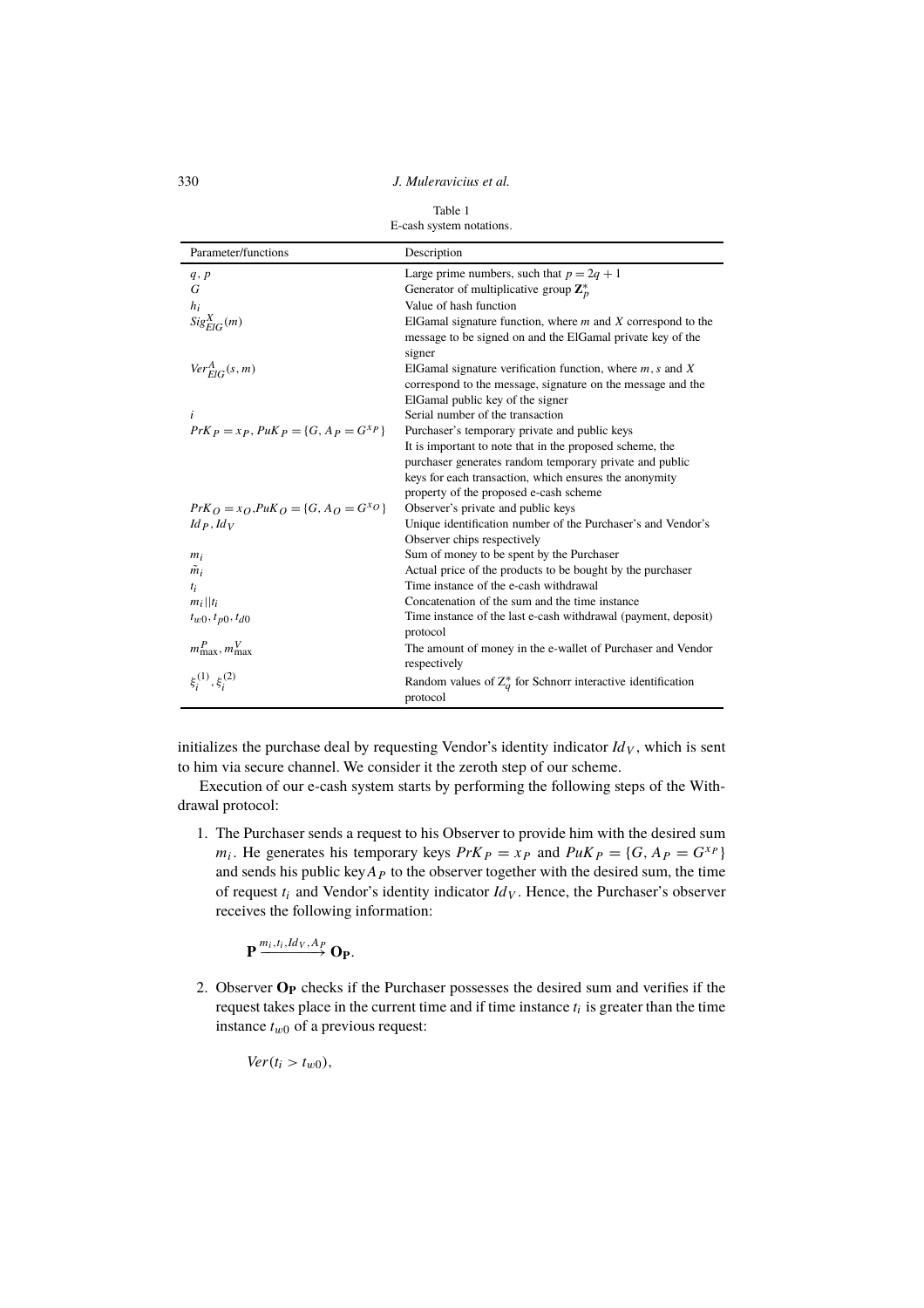$\text{Ver}(m_i < m_{\text{max}}^P).$ 

The protocol is aborted if any failures occur at this step. Purchaser receives an error message indicating the problem.

3. Observer  $O_P$  generates private data for the Purchaser – random values  $\xi_i^{(1)}$  $\zeta_i^{(1)}, \xi_i^{(2)}$  $\binom{2}{i}$ which he will later use for Shnorr identification during the Payment protocol:

$$
Gen \rightarrow \xi_i^{(1)}, \xi_i^{(2)}.
$$

4. Using the generator G, the Observer **O<sup>P</sup>** computes public data for the Purchaser, which Vendor will later use during the Payment protocol to identify him:

$$
w_i^{(1)} = G^{\xi_i^{(1)}}, \qquad w_i^{(2)} = G^{\xi_i^{(2)}}.
$$

5. Using pre-generated public data as well as data generated at previous steps of this protocol the Observer **O<sup>P</sup>** calculates the following public data for the Purchaser:

$$
N_i^{(1)} = m_i ||t_i|| I d_V,
$$
  
\n
$$
N_i^{(2)} = I d_P \cdot N_i^{(1)},
$$
  
\n
$$
P_i^{(1)} = A_P N_i^{(1)} \cdot w_i^{(1)},
$$
  
\n
$$
P_i^{(2)} = A_P N_i^{(2)} \cdot w_i^{(2)}.
$$

During this step the Observer **O<sup>P</sup>** also generates the following El-Gamal signatures to prevent existential forgery of data:

$$
S_i^{(1)} = Sig_{EIG}^{x_O}(P_i^{(1)}),
$$
  
\n
$$
S_i^{(2)} = Sig_{EIG}^{x_O}(P_i^{(2)}),
$$
  
\n
$$
S_i^{(3)} = Sig_{EIG}^{x_O}(A_P^{N_i^{(1)}}),
$$
  
\n
$$
S_i^{(4)} = Sig_{EIG}^{x_O}(A_P^{Id_P}).
$$

6. Observer **O<sup>P</sup>** renews a time instance of the last request:

 $t_{w0} \leftarrow t_i$ .

7. Observer **O<sup>P</sup>** renews Purchaser's e-wallet balance:

.

$$
m_{\max}^P \leftarrow m_{\max}^P - m_i
$$

8. Observer **O<sup>P</sup>** sends all generated data and signatures during this protocol to the Purchaser thus completing the request:

$$
\mathbf{O}_{\mathbf{P}} \xrightarrow{\xi_i^{(1)}, \xi_i^{(2)}, w_i^{(1)}, w_i^{(2)}, N_i^{(1)}, N_i^{(2)}, S_i^{(1)}, S_i^{(2)}, S_i^{(3)}, S_i^{(4)}} \mathbf{P}.
$$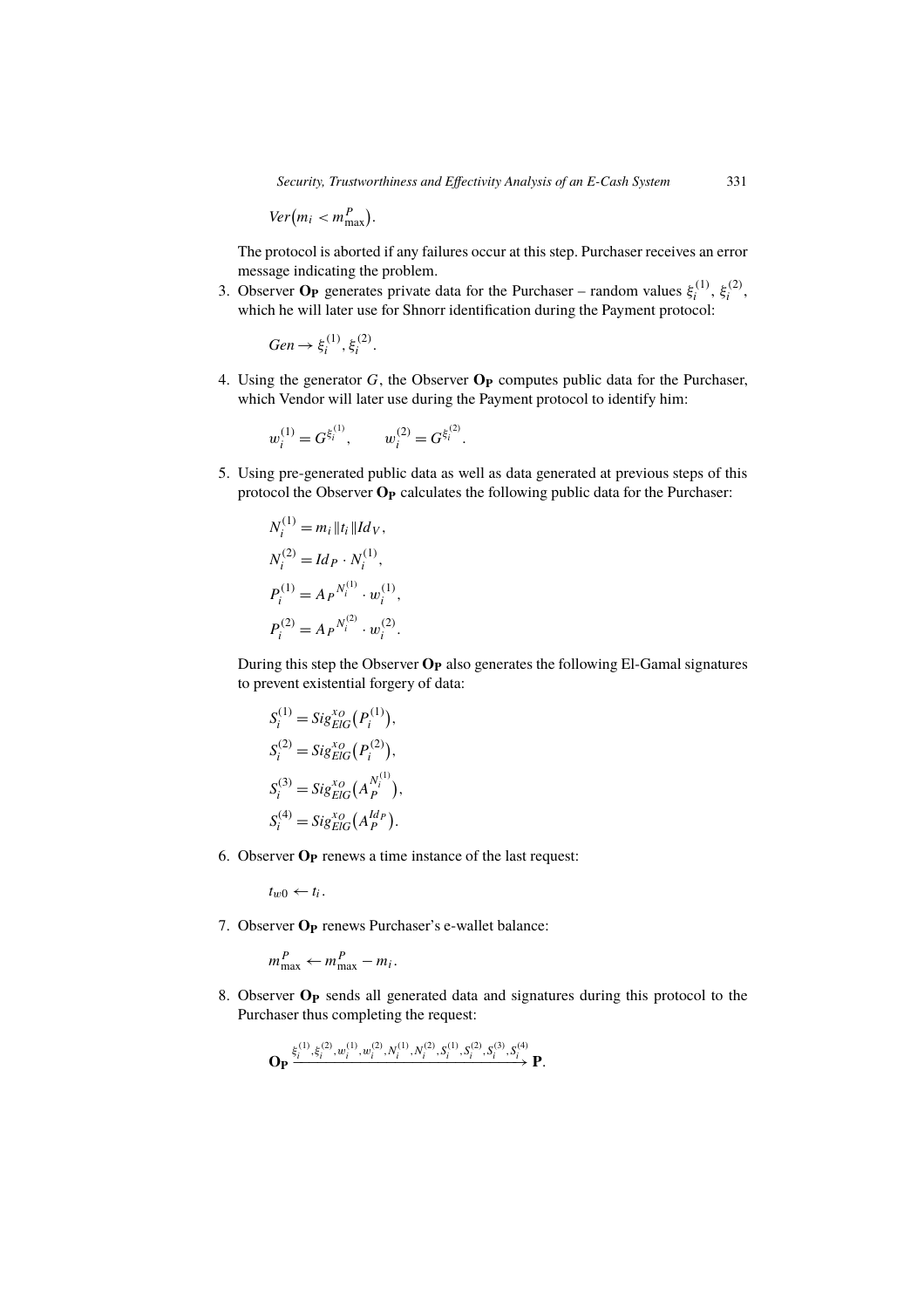#### 332 *J. Muleravicius et al.*

As a result of this protocol the Purchaser can now spend the desired sum as he wishes using the data and signatures, obtained from his Observer.

#### 2.2. *Payment Protocol*

After Withdrawal protocol has completed, the Purchaser initializes the Payment protocol. The steps of this protocol are as follows:

1. The Purchaser sends public data pre-generated by his Observer **O<sup>P</sup>** to the Vendor together with the total price of the goods  $m_i$  and the time instance  $t_i$  of the transaction:

$$
\mathbf{P} \xrightarrow{m_i \|t_i, A_P, A_P^{Id_P}, w_i^{(1)}, w_i^{(2)}, S_i^{(1)}, S_i^{(2)}, S_i^{(3)}, S_i^{(4)}} \mathbf{V}.
$$

2. The Vendor verifies if the total price of the goods  $m_i$  is correct and if the time instance  $t_i$  is greater than the time of the last purchase  $t_{p0}$ :

 $Ver(t_i > t_{p0}),$  $Ver(m = \tilde{m}_i)$ .

Note that the Vendor does not verify if the transaction takes place at the current time, since the Purchaser can initialize this protocol at any time after receiving data from his Observer. The protocol is aborted if any failures occur at this step. The Purchaser receives an error message indicating the problem.

3. The Vendor verifies signatures to ensure that the received data was not forged in any way:

$$
Ver_{ElG}^{Ao}(A_P^{Id_P}, S_i^{(4)}),
$$
  
\n
$$
Ver_{ElG}^{Ao}(A_P^{m_i||t_i||Id_V}, S_i^{(3)}),
$$
  
\n
$$
Ver_{ElG}^{Ao}(A_P^{m_i||t_i||Id_V} \cdot w_i^{(1)}, S_i^{(1)}),
$$
  
\n
$$
Ver_{ElG}^{Ao}((A_P^{Id_P})^{(m_i||t_i||Id_V)} \cdot w_i^{(2)}, S_i^{(2)}).
$$

The protocol is aborted if any failures occur at this step, since the Vendor found forgery of the received data. The Purchaser receives an error message indicating the problem. The Purchaser can no longer use the data of this transaction to execute any new payments.

4. The Vendor generates a random challenge  $h_i$  for the Purchaser to ensure that he is not dealing with an attacker:

 $Gen \rightarrow h_i$ .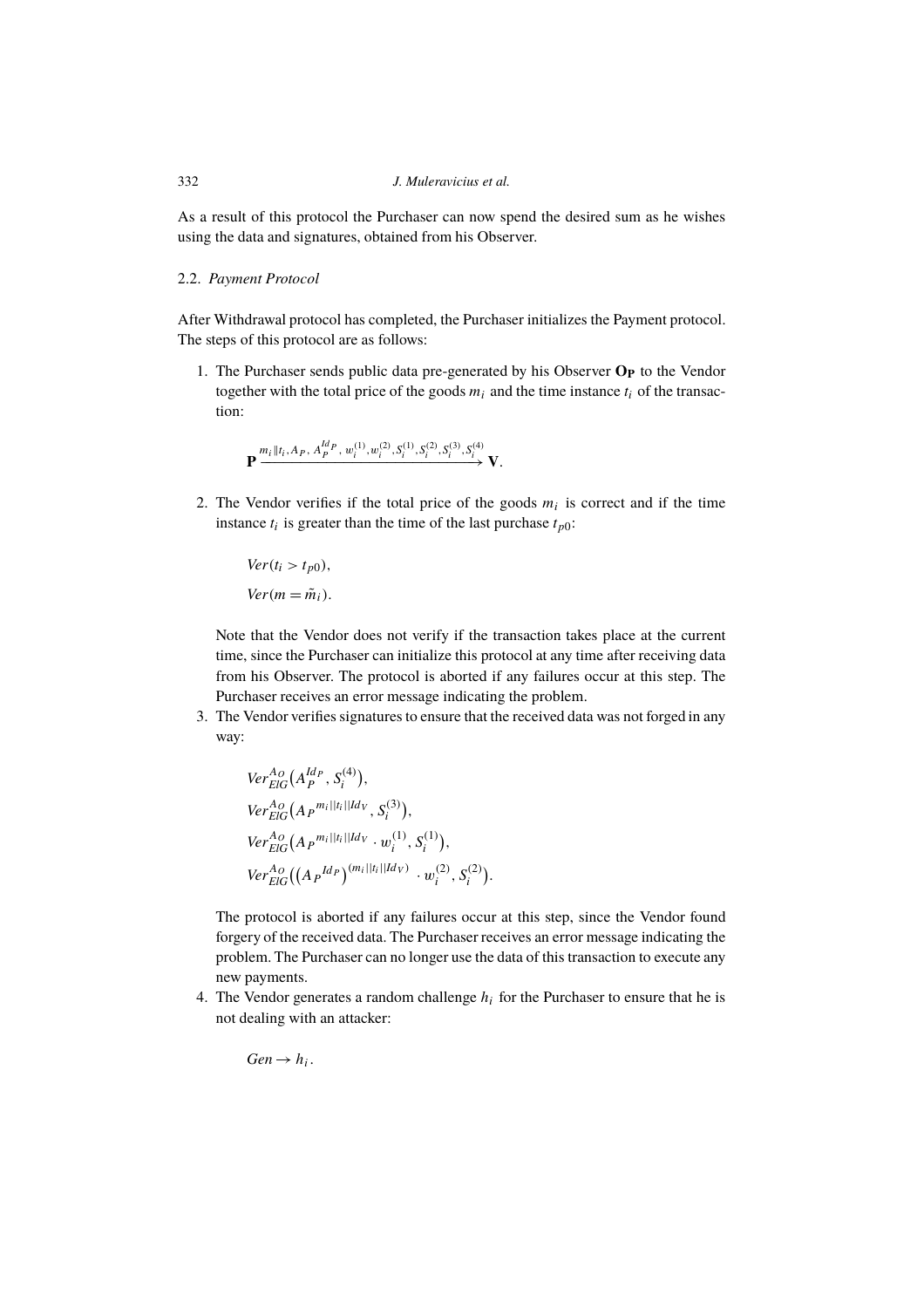5. The Vendor initializes Shnorr identification protocol by sending a random challenge  $h_i$  to the Purchaser:

 $\mathbf{V} \stackrel{h_i}{\longrightarrow} \mathbf{P}.$ 

6. Using his private data  $\xi_i^{(1)}$  $\hat{\mathbf{g}}_i^{(1)}$ ,  $\hat{\mathbf{g}}_i^{(2)}$  pre-generated by the Observer **O<sub>P</sub>**, the Purchaser calculates the response values  $r_i^{(1)}$  $\sum_{i=1}^{(1)}$  and  $r_i^{(2)}$  $i^{(2)}$  in a following way:

$$
\begin{aligned} r_i^{(1)} = h_i \cdot x_P \cdot N_i^{(1)} + \xi_i^{(1)}, \\ r_i^{(2)} = h_i \cdot x_P \cdot N_i^{(2)} + \xi_i^{(2)}. \end{aligned}
$$

He forwards the response values  $r_i^{(1)}$  $i^{(1)}$  and  $r_i^{(2)}$  $i^{(2)}$  to the Vendor:

$$
\mathbf{P} \xrightarrow{r_i^{(1)}, r_i^{(2)}} \mathbf{V}.
$$

7. Using Purchaser's public data  $w_i^{(1)}$  $\binom{1}{i}$ ,  $w_i^{(2)}$  $t_i^{(2)}$  the Vendor verifies the validity of the received response values in the following way:

$$
Ver(G^{r_i^{(1)}} \cdot (A_P^{m_i || t_i || Id_V})^{-h_i} = w_i^{(1)}),
$$
  
\n
$$
Ver(G^{r_i^{(2)}} \cdot ((A_P^{Id_P})^{m_i || t_i || Id_V})^{-h_i} = w_i^{(2)}).
$$

The protocol is aborted if any failures occur at this step. The Purchaser receives an error message indicating the identification problem. He may retry to initialize the Payment protocol if the Vendor allows this possibility. Otherwise the data of this transaction can no longer be used.

If no failures during these steps occurred, then the payment has been made. However, the Vendor now has to confirm that the payment took place.

8. The Vendor turns to his Observer for signature generation by sending the received payment sum  $m_i$  and time instance  $t_i$ , i.e. he confirms that the Purchaser has paid the sum  $m_i$  for the goods at the time  $t_i$ :

$$
\mathbf{V} \xrightarrow{m_i \|t_i, S_i^{(3)}} \mathbf{O_V}.
$$

9. The Vendor's Observer confirms the validity of the received data by verifying the signature  $S_i^{(3)}$  $i^{(3)}$ :

$$
Ver_{ElG}^{A_O}(A_P^{m_i||t_i||Id_V}, S_i^{(3)}).
$$

If this verification fails, then the Observer blocks the transaction for deposit, i.e. the Vendor is no longer able to deposit the sum  $m_i$  to his e-wallet.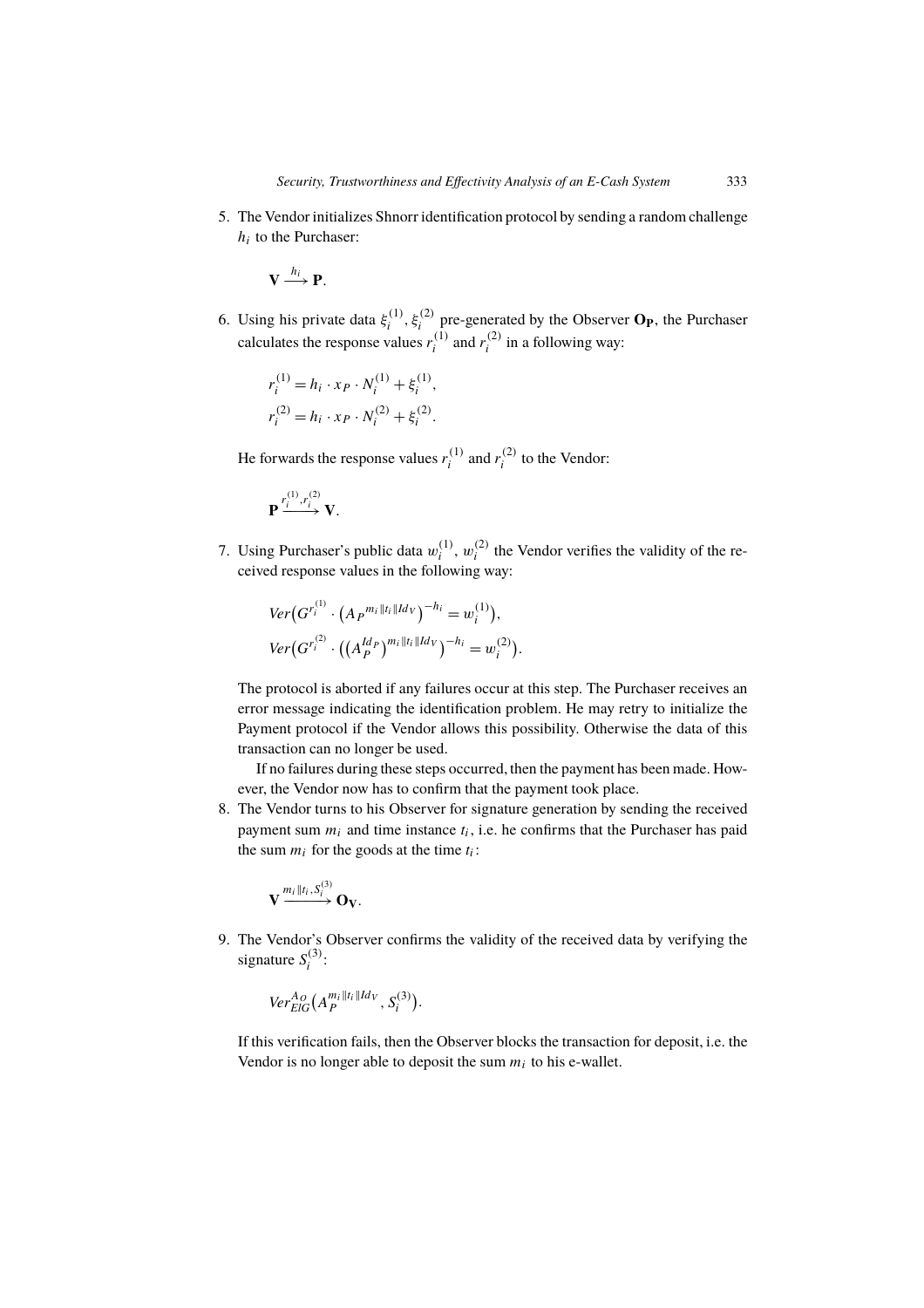10. The Vendor's Observer generates a signature  $S_V = Sig_{EIG}^{x_O}(Id_V^{m_i||t_i})$  and sends it to the Vendor:

$$
\mathbf{O}_{\mathbf{V}}\xrightarrow{Id^{m_i\parallel t_i}_V, S_V}_\mathbf{V}.
$$

11. The Vendor sends the following data to the Purchaser for verification:

$$
\mathbf{V} \xrightarrow{Id_V^{m_i \mid \mid t_i}, S_V} \mathbf{P}.
$$

- 12. The Purchaser performs the following actions to ensure that he is not dealing with a Malicious Vendor:
	- Raises  $Id_V^{m_i||t_i}$  to power  $(m_i||t_i)^{-1}$  and compares the result to  $Id_V$ . Clearly, the results have to match.
	- He verifies time instance and signature  $S_V$ :

$$
Ver_{ElG}^{A_O}(Id_V^{m_i||t_i}, S_V).
$$

If verification is successful, then the deal is made and both parties receive messages of this result. Otherwise, the deal is off and the Purchaser may turn to the Bank in electronic or physical form to restore his wallet balance. Both parties receive error messages.

13. The Vendor **V** renews a time instance of the last purchase by the Purchaser **P**:

 $t_{p0} \leftarrow t_i$ .

Upon successful completion of this protocol the Vendor has received the total price of the goods and can send them to the Purchaser in electronic or physical form. Otherwise, if any errors occurred, the culprit is reported to the Bank.

## 2.3. *Deposit Protocol*

To complete the execution of our e-cash system, the Vendor has to deposit the received sum  $m_i$ . Hence he initializes the following protocol:

1. The Vendor sends the data of the latest transaction, i.e. the data he has received from the Purchaser **P** to his Observer **OV**:

$$
\mathbf{V} \xrightarrow{m_i||t_i, A_P, A_P^{Id_P}, w_i^{(1)}, w_i^{(2)}, S_i^{(1)}, S_i^{(2)}, S_i^{(3)}, S_i^{(4)}} \mathbf{O}_V.
$$

2. The Vendor's Observer  $\mathbf{O}_V$  verifies the validity of the time instance  $t_i$ , i.e. if it is greater than the time of the last deposit  $t_{d0}$ :

 $Ver(t_i > t_{d0}).$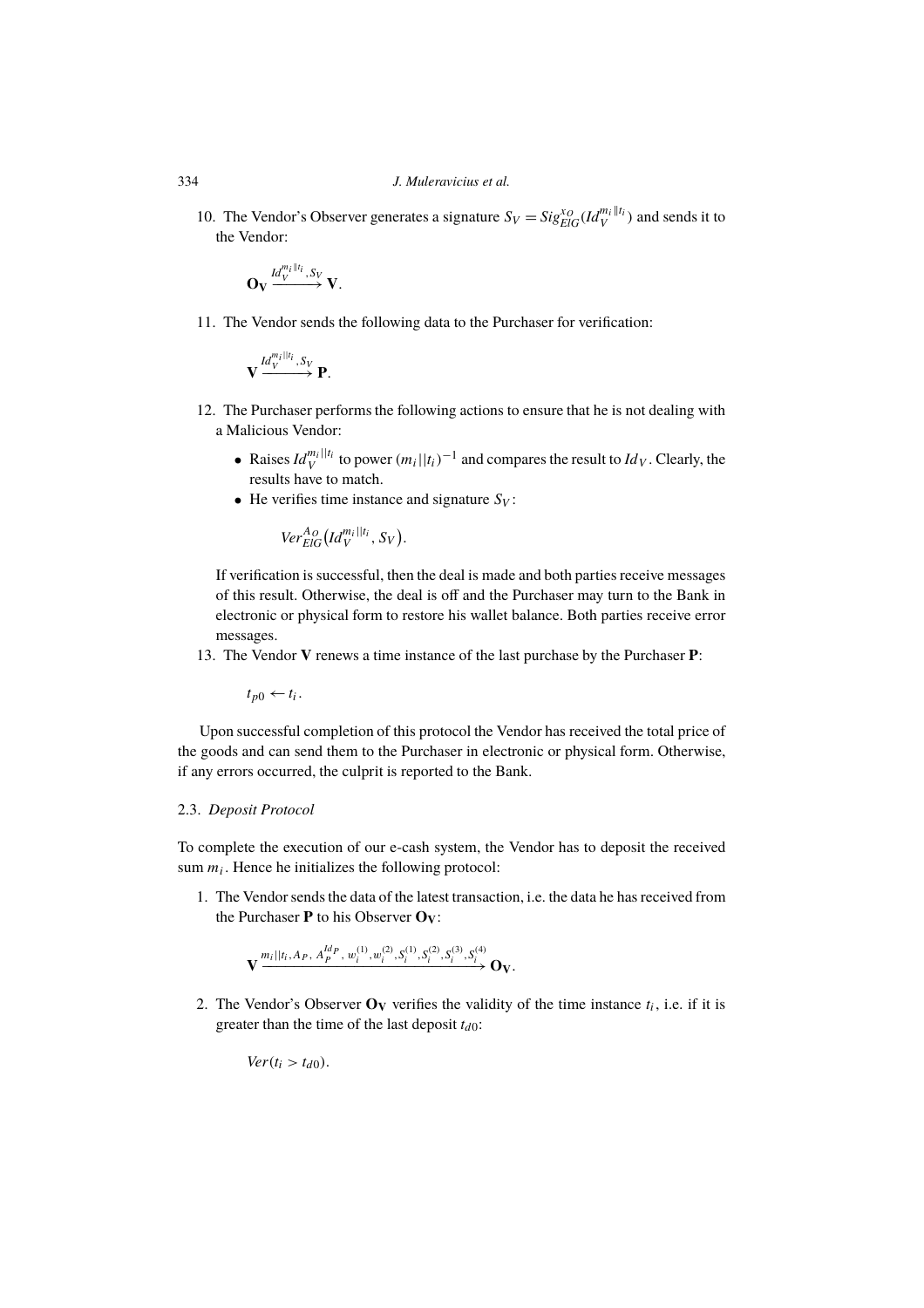Note that the Observer  $\mathbf{O}_V$  does not verify if the deposit takes place at the current time, since this protocol can be executed at any time. Failure at this step results in an error message indicating, that this deposition already took place sometime before. The Deposit protocol is aborted.

3. The Vendor's Observer  $O_V$  verifies the received signatures to ensure that no existential forgery took place:

.

$$
Ver_{EIG}^{A_O}(A_P^{Id_P}, S_i^{(4)}),
$$
  
\n
$$
Ver_{EIG}^{A_O}(A_P^{m_i||t_i||Id_V}, S_i^{(3)}),
$$
  
\n
$$
Ver_{EIG}^{A_O}(A_P^{m_i||t_i||Id_V} \cdot w_i^{(1)}, S_i^{(1)}),
$$
  
\n
$$
Ver_{EIG}^{A_O}((A_P^{Id_P})^{(m_i||t_i||Id_V)} \cdot w_i^{(2)}, S_i^{(2)})
$$

4. The Vendor's Observer **O<sup>V</sup>** renews a time instance of the last deposit:

 $t_{d0} \leftarrow t_i$ .

5. The Observer  $O_V$  renews the Vendor's wallet balance:

$$
m_{\max}^V \leftarrow m_{\max}^V + m_i.
$$

## **3. Security Against Existential Forgery Analysis**

In this section we consider security of our scheme against adaptive inside adversary, i.e. we assume that an attacker is a legitimate user (Purchaser or Vendor) of the proposed system and hence has his own mobile device with an Observer and pre-generated data as described above. We consider the following attack scenarios:

- 1. Attack of a Malicious Purchaser (**MP**):
	- (a) Double spending, i.e. using the same data to purchase goods more than once from the Vendor;
	- (b) Forgery of transaction data, i.e. faking payment sum, time instance and any data sent to the Vendor. There are two alternatives to this attack: spend less money than demanded by the Vendor (forging payment sum) or present a previous transaction as a new one (forging time instance), i.e. perform double spending by forgery.
- 2. Man in the Middle Attack (**MitM**):
	- (a) Purchaser impersonation by faking identity  $Id_P$ , i.e. using the e-wallet of another legitimate Purchaser to acquire goods for yourself;
	- (b) Vendor impersonation by faking identity  $Id_V$ , i.e. acquire and deposit money, meant for another legitimate Vendor.
- 3. Attack of a Malicious Vendor (**MV**):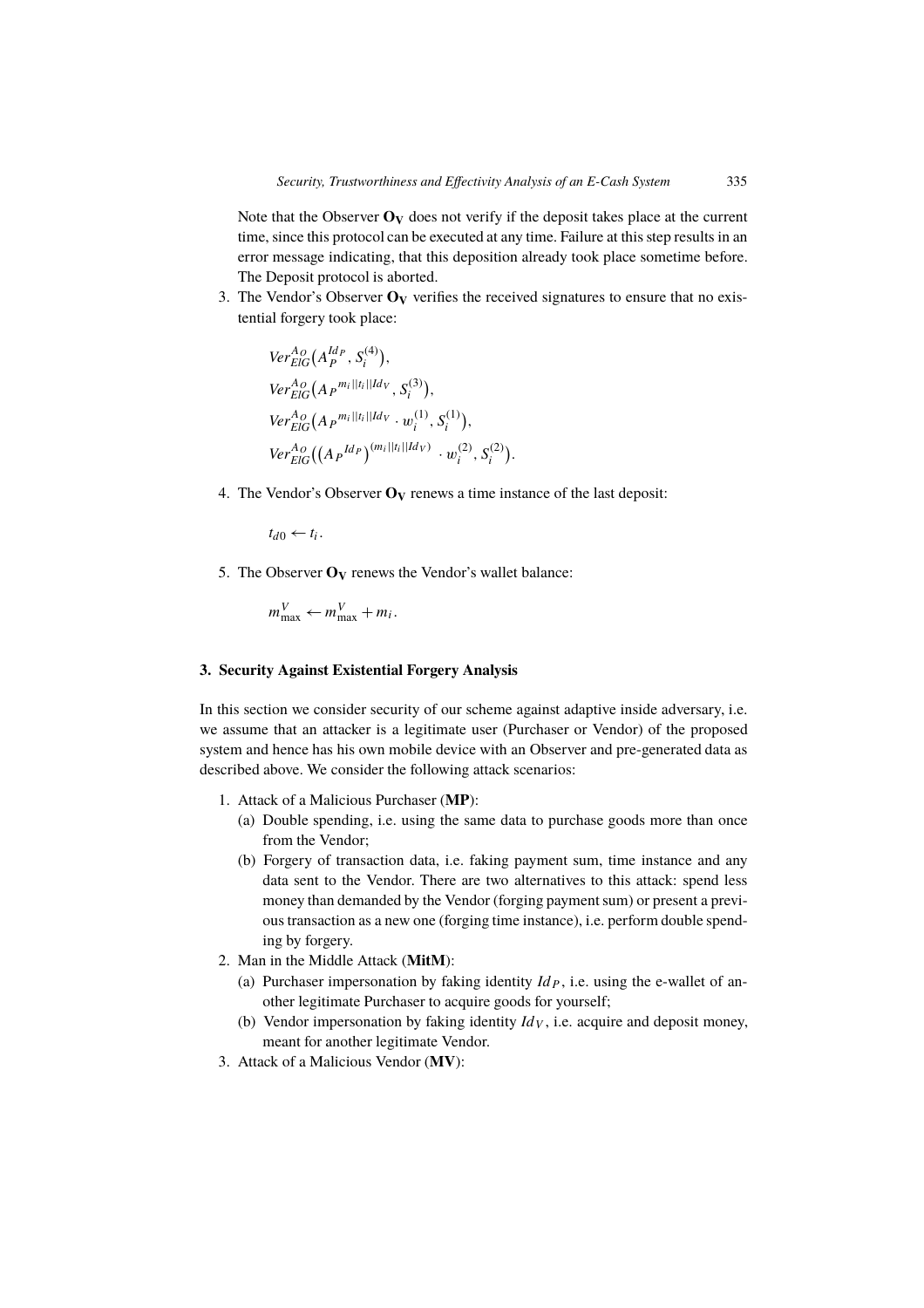#### 336 *J. Muleravicius et al.*

- (a) Double deposit, i.e. using the same data to increase the balance of Vendor's e-wallet more than once;
- (b) Deny of payment and refusing goods shipment, i.e. keep Purchaser's money for yourself without delivering the goods;
- (c) Forgery of transaction data, i.e. faking payment sum, time instance and any data received from an honest the Purchaser. There are two alternatives to this attack: deposit more money than received from the Purchaser (forging payment sum) or present a previous transaction as a new one (forging time instance), i.e. perform double deposit by forgery.

To start our analysis we first focus on the Attack of **MP** scenario, i.e. actions, which can be executed by a dishonest Purchaser to benefit from the deal with an honest Vendor.

The prevention of double spending is guaranteed by Shnorr identification, i.e. upon receiving the same transaction twice the Vendor can recover the Purchaser's identity by calculating the following expression:

$$
\frac{r_i^{(2)} - r_i'^{(2)}}{r_i^{(1)} - r_i'^{(1)}} = Id_P,
$$
\n(1)

where responses  $r_i^{(1)}$  $i_j^{(1)}$  and  $r_i^{(2)}$  were received during the first sending whereas responses  $r_i^{\prime(1)}$  $r_i^{(1)}$  and  $r_i^{(2)}$  were received during the second sending of the same transaction. The validity of (1) is proven in (Sakalauskas *et al.*, 2018). Note that expression (1) is calculated modulo  $q$ .

To consider forgery of the data by **MP** we recall the data sent during Payment protocol to the Vendor:

$$
\mathbf{P} \xrightarrow{m_i ||t_i, A_P, A_P^{ld_P}, w_i^{(1)}, w_i^{(2)}, S_i^{(1)}, S_i^{(2)}, S_i^{(3)}, S_i^{(4)}} \mathbf{V}.
$$

Since this data involves signatures, in order to fake his identity the Purchaser may try to forge signatures sent during this step. However, since he is not able to generate signatures by himself (only the Purchaser's Observer can do this), forgery of any ElGamal signature requires him to deal with discrete logarithm problem (DLP) as stated in Theorem 20 of (Pointcheval and Stern, 2000) considering modified ElGamal signature scheme security against an adaptive adversary. Based on the result of Poicheval and Stern we claim the following:

**Proposition 1.** *If Purchaser can forge any signature during Payment protocol, then he is able to recover Purchaser Observer's private ElGamal key*  $x<sub>O</sub>$  *in reasonable time.* 

Hence we focus on the data signed by these signatures, i.e. we assume that the adversary aims to alter this data to obtain a valid signature on a fake data.

Formally, the security of the Purchaser's identity relies on the uniqueness of signature

$$
S_i^{(4)} = \text{Sig}_{\text{EIG}}^{x_O} \left( A_P^{\text{Id}_P} \right)
$$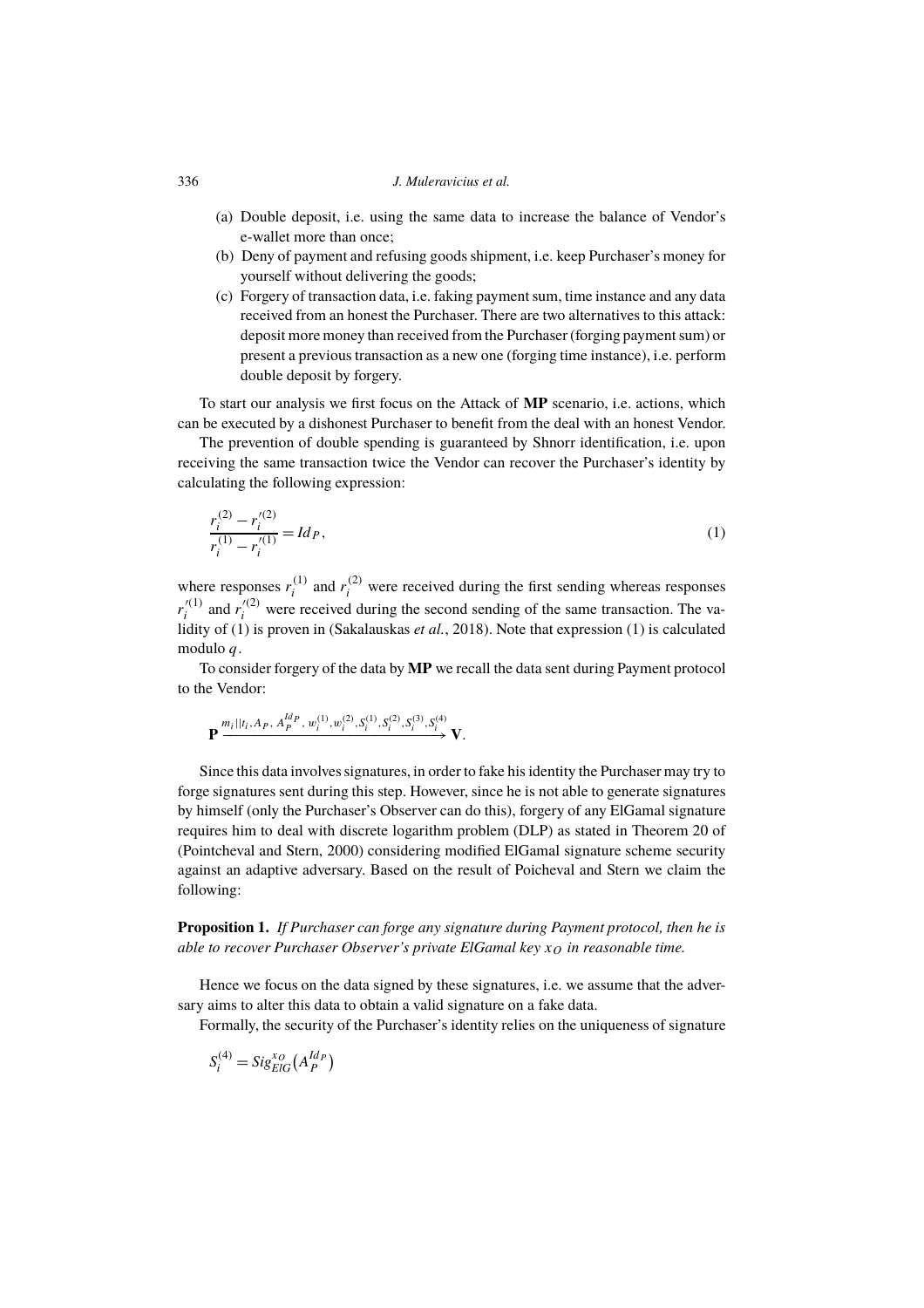as stated in (Pointcheval and Stern, 2000). To prove this let us consider the data signed, i.e.

$$
A_P^{Id_P} = (G^{x_P})^{Id_P} = (G^{Id_P})^{x_P}.
$$

Since G is a generator of the multiplicative group  $Z_p^*$ , the value of  $A_p$  is unique and hence we assume that it is some other generator of the same group. In this case the private key  $x_P$  is relatively prime with group characteristic p. Due to  $A_P$  being a generator of the multiplicative group, the value of  $A_P^{Id_P}$  is unique as well and hence if  $A_P^{Id_P} = A_P^{Id_{P'}}$ , where  $Id_{P'}$  is some forged identity, then  $Id_P = Id_{P'}$ . Furthermore, if  $A_P^{Id_P} = A_{P'}^{Id_{P'}}$ , then  $x_{P'} \cdot Id_{P'} = x_P \cdot Id_P$ , where data with index P' is fake. However, for randomly chosen values  $x_P$ ,  $Id_P$ ,  $x_{P'}$ ,  $Id_{P'}$ , the probability

$$
\mathrm{Prob}(x_{P'} \cdot Id_{P'} = x_{P} \cdot Id_{P})
$$

is negligible if the value of characteristic  $p$  is large enough. Assume that the adversary is in possession of  $A_P^{Id_P}$  and  $Id_{P'}$ . In order to switch  $Id_P$  to a fake identity  $Id_{P'}$  the adversary has to solve the following problem:

$$
A_P^{Id_P} = \left(G^{Id_{P'}}\right)^{x_{P'}}\tag{2}
$$

for some unknown value of  $x_{P}$ , which is a private key of the fake Purchaser's  $P'$  Observer. Hence we obtain the DLP as stated above.

The correctness of time instance  $t_i$ , payment sum  $m_i$  and Vendor's identity  $Id_V$  follows from the structure of  $N_i^{(1)}$  $i^{(1)}$  and signature

$$
S_i^{(3)} = Sig_{ElG}^{x_O}(A_P^{N_i^{(1)}}).
$$

Analogously the DLP to be solved in case of successful forgery is as follows:

$$
A_P^{N_i^{(1)}} = (G^{N_i^{(1)}})^{x_{P'}} \tag{3}
$$

for some unknown value of  $x_{P'}$ , where  $N_i'^{(1)}$  $i^{(1)}$  is some garbage data.

Hence, the Vendor will discover any altering of data on the Purchaser's side by verifying signatures on step 3 of Payment protocol.

Valid signatures  $S_i^{(1)}$  $S_i^{(1)}$  and  $S_i^{(2)}$  $i^{(2)}$  ensure correct values of  $w_i^{(1)}$  $i^{(1)}$  and  $w_i^{(2)}$  $i^{(2)}$ , which are required for successful Shnorr identification. This comes from the fact that the unaltered data  $A_{P}^{N_i^{(1)}}$  and  $A_{P}^{N_i^{(2)}}$  is invertible and hence

$$
w_i^{(1)} = P_i^{(1)} \cdot \left(A_P^{N_i^{(1)}}\right)^{-1},\tag{4}
$$

$$
w_i^{(2)} = P_i^{(2)} \cdot \left(A_P^{N_i^{(2)}}\right)^{-1}.\tag{5}
$$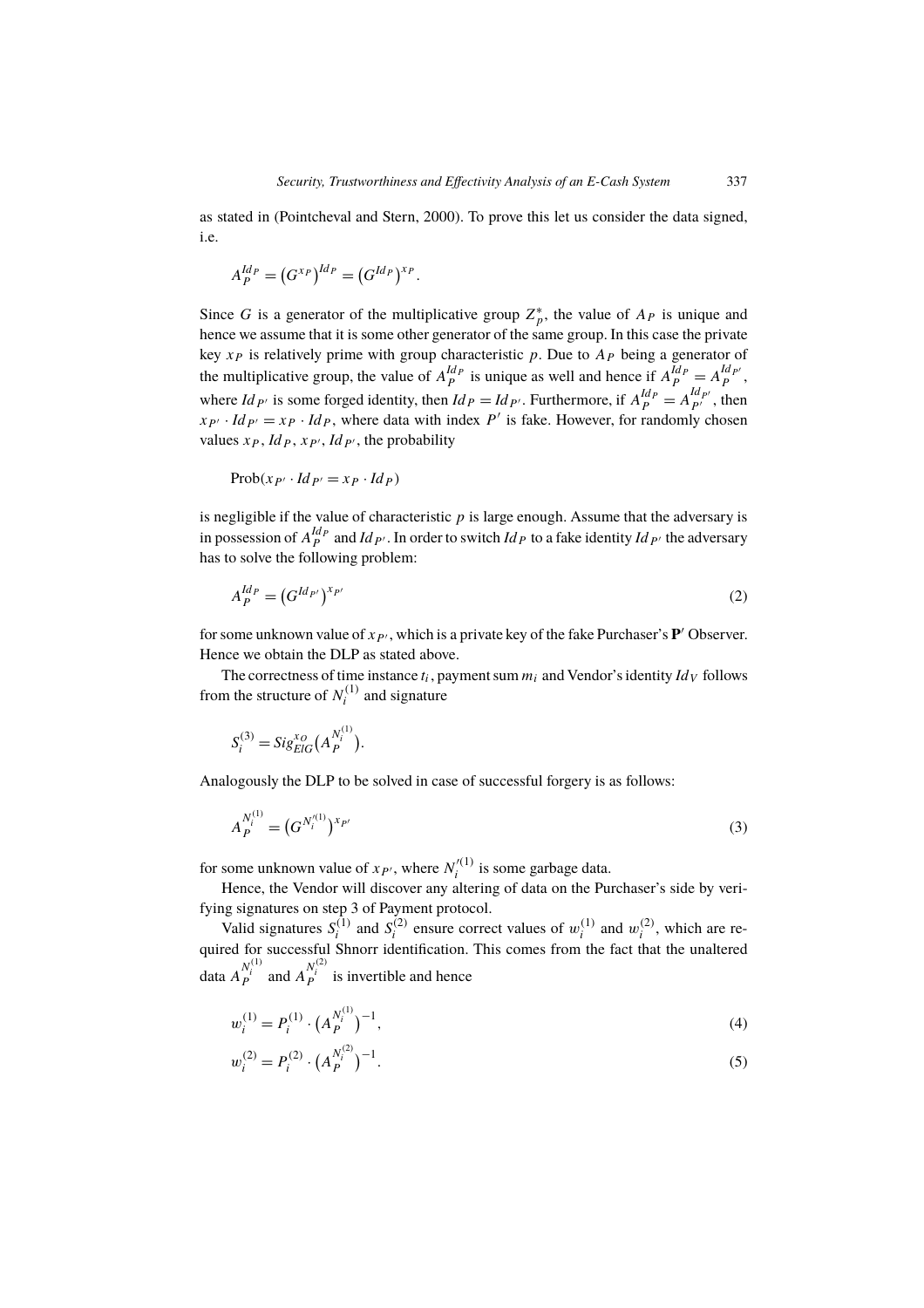## 338 *J. Muleravicius et al.*

Since identities (4) and (5) hold, Vendor will discover forgery of these values on step 8 of Payment protocol. We now claim the following:

**Proposition 2.** *Purchaser cannot forge any data sent during Payment protocol.*

Hence the following corollary is true:

#### **Corollary 1.** *All unfair actions of MP adversary will be discovered by the Vendor.*

We now consider the scenarios of **MitM** attacks. Let us assume that an inside adversary **MP** has intercepted the Payment protocol and has acquired the data sent by another legitimate Purchaser. His objective is to obtain the goods using the victim's e-wallet. To achieve this goal, he has to forge victim's personal data by replacing it with his own. However, in this case he has to deal with the following DLP:

$$
A_P^{m_i||i_i} = A_{MP}^{\tilde{m}_i||\tilde{i}_i} \tag{6}
$$

for some unknown variable  $\tilde{m}_i || \tilde{t}_i$ , where  $A_{MP}$  is the attacker's public key. Furthermore, since an attacker cannot affect any of the signatures acquired, due to Proposition 1, he has to forge the value of  $w_i^{(2)}$  $i^{(2)}$ . Hence, he has to solve the following equation:

$$
\left(A_{MP}^{Id_{MP}}\right)^{\tilde{m}_i||\tilde{t}_i} \cdot \tilde{w}_i^{(2)} = P_i^{(2)} \tag{7}
$$

for some unknown value of  $\tilde{w}_i^{(2)}$  $i<sup>(2)</sup>$ . This equation by itself does not pose any advantage for an attacker. However, to pass Schnorr identification phase an attacker lacks private values  $\xi_i^{(1)}$  $\tilde{\xi}_i^{(1)}, \tilde{\xi}_i^{(2)}$  $i_i^{(2)}$  and thus has to solve the following equations:

$$
w_i^{(1)} = G^{\xi_i^{(1)}},\tag{8}
$$

$$
\tilde{w}_i^{(2)} = G^{\tilde{\xi}_i^{(2)}}.
$$
\n(9)

Based on these facts we claim, that:

**Proposition 3.** *If MP can purchase goods using legitimate Purchaser's e-wallet, then he is able to solve the DLPs* (6)*,* (8) *and* (9) *in reasonable time.*

Let us now assume that an inside adversary **MV** has intercepted the Payment protocol and has acquired the data sent by an honest Purchaser. His objective is to deposit money meant for another legitimate Vendor. To achieve this goal an adversary has to forge victim's identity by switching it with his own. This is not possible, since the data sent to the Observer does not have this information. Furthermore, **MV**'s Observer can use only identity *IdMP* and **MV** can in no way affect this. Hence the Observer discovers that the stolen transaction is not meant for **MV** on step 3 of the Deposit protocol by verifying signature  $S_i^{(3)}$  $i^{(3)}$  and blocks the deposit.

Based on these results we claim that the following proposition holds: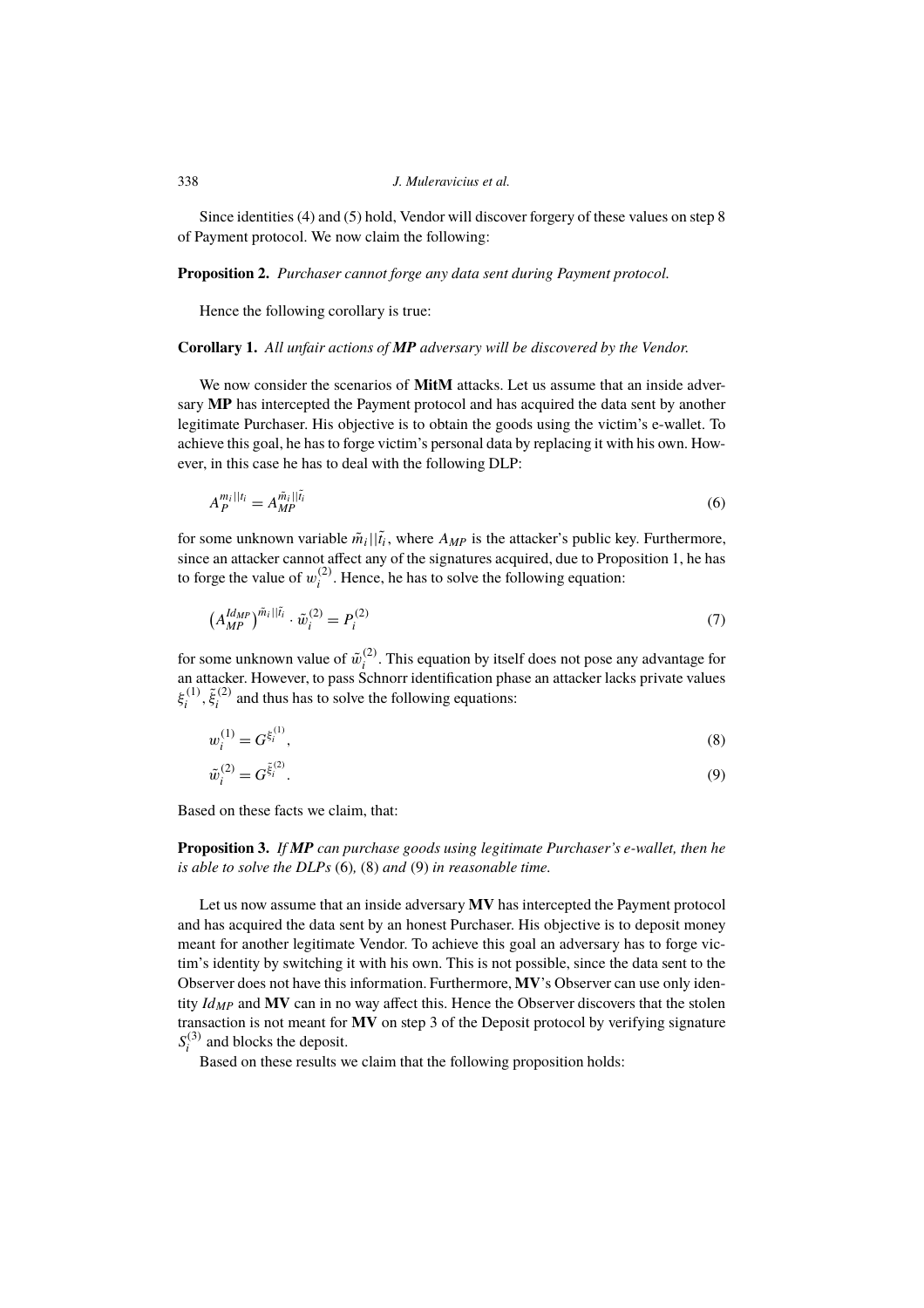**Proposition 4.** *Our system is resistant against Purchaser impersonation and Vendor impersonation MitM attack scenarios.*

To complete our analysis we consider Attack of **MV** scenario, i.e. actions, which can be executed by a dishonest Vendor to benefit from the deal with an honest Purchaser.

Double deposit is prevented by the fact that the Vendor is not able to forge time instance due to Proposition 2 which is also valid for him. Hence, his Observer discovers this attempt at step 2 of the Deposit protocol.

Deny of payment is prevented by writing a check during steps 8–11 of the Payment protocol since during steps 9 and 10 the Observer verifies signature  $S_i^{(3)}$  $i^{(3)}$  and hence confirms that the payment took place by generating a signature  $S_V$ . Due to Proposition 1, which is also valid for the Vendor, honest Purchaser discovers a fake check  $(\overline{Id}_V^{m_i||t_i}, S_V)$ at step 12 of the Payment protocol.

The main goal or manipulation of data received by the Vendor is increasing the e-wallet balance disproportionately by affecting the payment sum. These manipulations may also involve forging other parameters, such as  $A<sub>P</sub>$ . Note, however, that the Vendor is incapable to affect any of the signatures received due to Proposition 1, which is also valid for him. Any attempts to forge the value  $A<sub>P</sub>$  result in a solution of discrete logarithm problem since  $A_P = G^{x_P}$  and hence:

$$
A_P^{m_i||t_i} = G^{x_P \cdot m_i||t_i} = (G^{m_i||t_i})^{x_P}.
$$

Due to the latter identity, forgery of the payment sum would imply the following equation:

$$
A_P^{m_i||t_i} = \left(G^{\tilde{m}_i||\tilde{t}_i}\right)^x \tag{10}
$$

for some unknown x, where  $\tilde{m}_i$  is the forged payment sum and  $\tilde{t}_i$  is the forged time instance. Hence, we state that:

**Proposition 5.** *If Vendor can manipulate the payment sum, then he is able to solve the discrete logarithm problem* (10) *in reasonable time.*

REMARK 1. The latter proposition is also valid for Purchaser.

Due to validity of signatures received, the Vendor's Observer discovers any forgery by the Vendor on step 3 of Deposit protocol.

Based on the presented results we state that:

**Proposition 6.** *Any unfair actions of MV will be discovered.*

Hence relying on Propositions 1, 4 and 6 we conclude that:

**Proposition 7.** *Our e-money system is secure against active inside attacks.*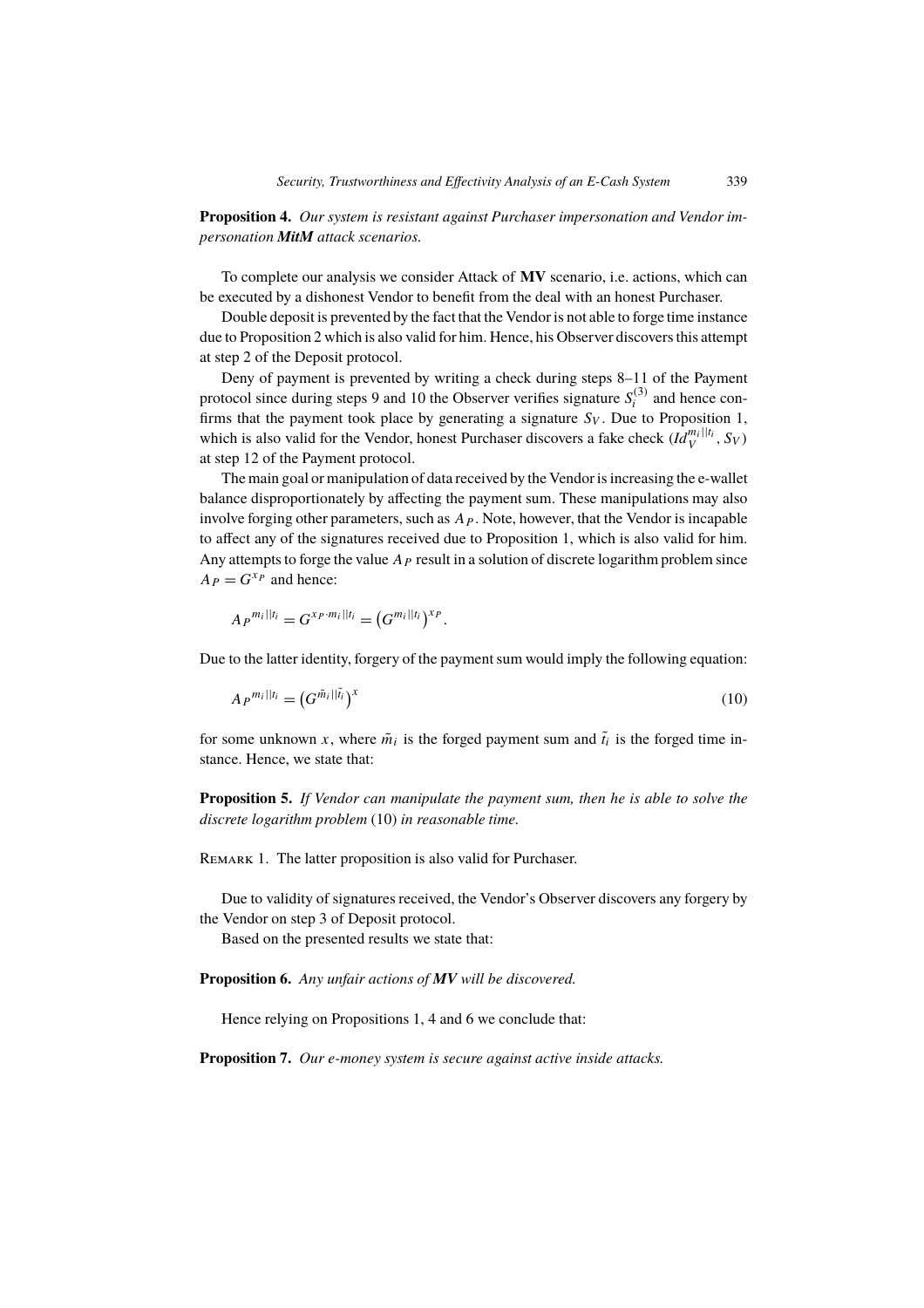340 *J. Muleravicius et al.*

| Table 2 |                     |
|---------|---------------------|
|         | BAN logic notation. |

| Notation                            | Description                                                                                   |
|-------------------------------------|-----------------------------------------------------------------------------------------------|
| $A \equiv X$                        | A trusts $X$                                                                                  |
| $A \mapsto X$                       | A has jurisdiction over X, in other words A is the authority on X and is to be trusted on it; |
| $P \stackrel{k}{\leftrightarrow} V$ | Shared key $k$ between $P$ and $V$                                                            |
| #X                                  | $X$ is fresh                                                                                  |
| $A \triangleleft X$                 | A sees $X$                                                                                    |
| $A\sim X$                           | A said $X$ (without implying that this utterance was recent or not)                           |
| (X, Y)                              | X or Y is one part of $(X, Y)$                                                                |
| $\langle X \rangle_k$               | X is combined with $k$                                                                        |
| ${X}_k$                             | $X$ is encrypted with $k$                                                                     |
| $A \ni M$                           | A possesses M                                                                                 |
| $\stackrel{K}{\rightarrow} P$       | P has a public key.                                                                           |

# **4. Trustworthiness Analysis**

Trustworthiness of the proposed e-cash system is analysed using Burrows–Abadi– Needham (BAN) logic. BAN logic was first presented in Burrows *et al.* (1989) and is a set of rules that can be used to define and analyse the trustworthiness of a cryptographic protocol. BAN logic seeks to determine whether the exchanged information between different parties is trustworthy from malicious insiders such as malicious bank, vendor, purchaser or others. BAN logic starts with a set of goals that are to be proven, and relies on the assumptions which should be made and used as a basis for the proof. The main BAN logic notations are presented below.

Firstly, as mentioned above, the proposed scheme uses the following parameters:

Purchaser's parameters:  $PrK_p = x_P$ ,  $PuK_p = \{G, A_P = G^{x_P}\}.$ 

Purchaser Observer's parameters:  $PrK_O = x_O$ ,  $PuK_O = \{G, Ao = G^{xo}\}.$ 

We are going to keep original notation for parameters  $\xi_i^{(1)}$  $\zeta_i^{(1)}, \xi_i^{(2)}, A_P^{Id_P}, w_i^{(1)}$  $\binom{1}{i}$ ,  $w_i^{(2)}$  $\binom{2i}{i}$  $N_i^{(1)}$  $\hat{N}_i^{(1)}, N_i^{(2)}, \hat{S}_i^{(1)}, \hat{S}_i^{(2)}, S_i^{(3)}, S_i^{(4)}$  in order to provide clarity for further analysis.

In order to check the correctness and security of our payment protocol, we will set the following goals:

G1: The Vendor believes in the validity of the received payment:

 $V| \equiv m_i$ .

G2: The Vendor trusts the Purchaser:

 $V| \equiv P$ .

G3: The Purchaser trusts the Vendor:

 $P| \equiv V$ .

We use the following assumptions as a base for proving the correctness of these goals: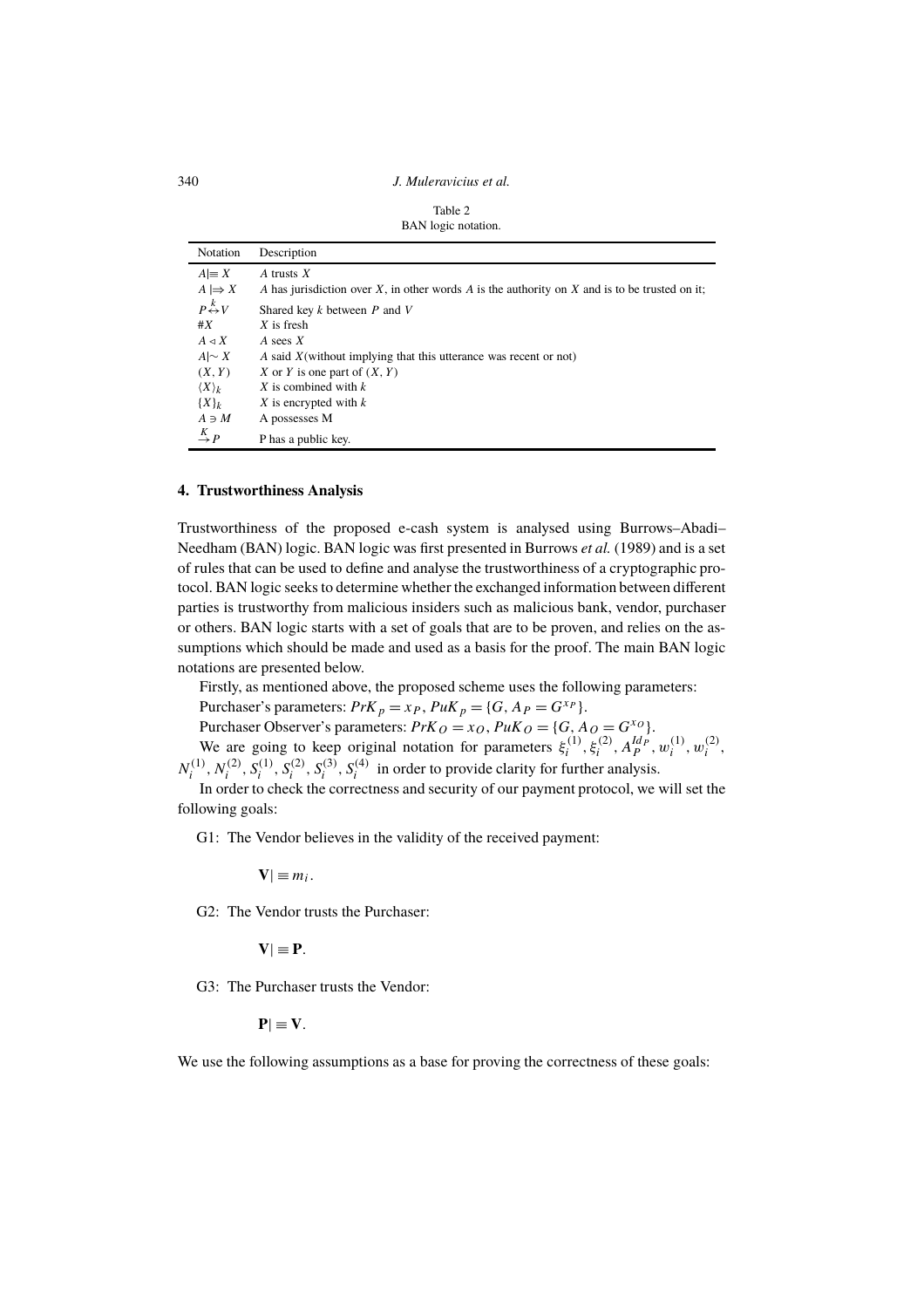A1: The Vendor trusts that public parameters of the Purchaser  $G$ ,  $A_P$ ,  $A_P^{Id_P}$  as well as the public key  $A_O$  of his Observer  $O_P$  are not forged in any way:

$$
\mathbf{P}, \mathbf{V} \equiv G, A_P, A_P^{Id_P}, A_O.
$$

Note that this is a valid assumption, since the Purchaser generates temporary key during each transaction whereas his Observer's data was pre-generated by the Bank.

A2: The Vendor trusts Observers as they represent the Bank:

$$
P, V| \equiv O_P, O_V.
$$

A3: The Vendor receives correct public information from the Purchaser:

$$
\xrightarrow{G, A_P, A_P^{Id_P}, A_O} \mathbf{V}.
$$

A4: The Purchaser receives correct public information from his Observer:

$$
\xrightarrow{A_O, G, A_P^{Id_P}} \mathbf{P}.
$$

E-cash withdrawal and payment protocols involve sending the following parameters:

M1: Data, generated by the Purchaser's Observer, is sent to the Purchaser:

$$
\xi_i^{(1)}, \xi_i^{(2)}, g^{\xi_i^{(1)}}, g^{\xi_i^{(2)}},
$$
\n
$$
(m_i||t_i||Id_V), (m_i||t_i||Id_V) \cdot g^{\xi_i^{(1)}},
$$
\n
$$
\mathbf{O}_P \to \mathbf{P}: \qquad \langle A_P^{(m_i||t_i||Id_V)} \cdot g^{\xi_i^{(1)}} \rangle_{x_O},
$$
\n
$$
\langle A_P^{Id_P} \cdot A_P^{(m_i||t_i||Id_V)} \cdot g^{\xi_i^{(2)}} \rangle_{x_O},
$$
\n
$$
\langle a^{(m_i||t_i||Id_V)} \rangle_{x_O}.
$$

M2: The Purchaser sends the transaction data to the Vendor:

$$
(m_i||t_i), \langle A_P^{(m_i||t_i||Id_V)} \cdot g^{\xi_i^{(1)}} \rangle_{x_O},
$$
  
\n
$$
\mathbf{P} \to \mathbf{V}; \quad \langle A_P^{Id_P} \cdot A_P^{(m_i||t_i||Id_V)} \cdot g^{\xi_i^{(2)}} \rangle_{x_O},
$$
  
\n
$$
\langle A_P^{(m_i||t_i||Id_V)} \rangle_{x_O}, \langle A_P^{(m_i||t_i||Id_V)} \rangle_{x_O}.
$$

M3: The Vendor sends Shnorr identification challenge to the Purchaser:

$$
\mathbf{V} \to \mathbf{P} : h_i.
$$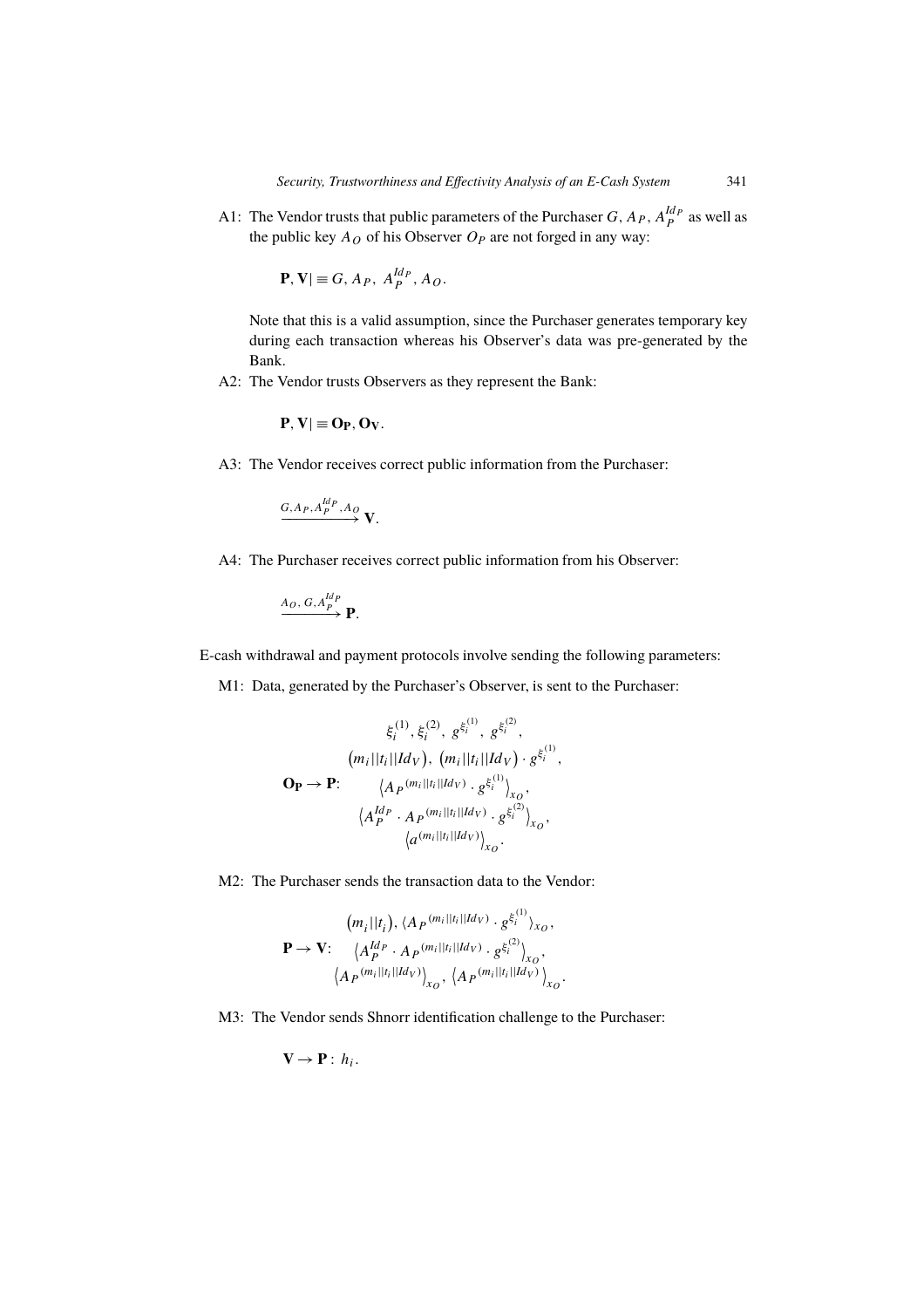M4: The Purchaser sends response parameters to authenticate himself to the Vendor:

$$
\mathbf{P} \rightarrow \mathbf{V}: \begin{array}{c} h_i \cdot x_P \cdot (m_i || t_i || Id_V) \xi_i^{(1)}, \\ h_i \cdot x_P \cdot Id_P \cdot (m_i || t_i || Id_V) + \xi_i^{(2)} \end{array}
$$

M5: The Vendor sends response parameters to authenticate himself to the Purchaser:

.

.

$$
\mathbf{V} \to \mathbf{P} : Id_V, \left\{ Id_V^{m_i || t_i} \right\}_{A_O}.
$$

It follows from M2 that the Vendor receives the following data from the Purchaser:

$$
\mathbf{P} \to \mathbf{V}: \begin{array}{c} (m_i||t_i), \left\langle A_P^{(m_i||t_i||Id_V)} \cdot g^{\xi_i^{(1)}} \right\rangle_{A_O}, \\ \left\langle A_P^{Id_P} \cdot A_P^{(m_i||t_i||Id_V)} \cdot g^{\xi_i^{(2)}} \right\rangle_{x_O}, \left\langle a^{(m_i||t_i||Id_V)} \right\rangle_{A_O} \end{array}
$$

The application of message seeing rule results in the fact that the Vendor sees the data, received from the Purchaser:

$$
\mathbf{V} \triangleleft \frac{(m_i||t_i) , \langle A_P^{(m_i||t_i||Id_V)} \rangle_{A_O} , \langle A_P^{(m_i||t_i||Id_V)} \cdot g^{\xi_i^{(1)}} \rangle_{A_O} ,\langle A_P^{Id_P} \cdot A_P^{(m_i||t_i||Id_V)} \cdot g^{\xi_i^{(2)}} \rangle_{A_O} .
$$

The application of message meaning and belief rules and the use of Purchaser Observer's public key results in the fact that the Vendor believes in the validity of data, generated by the Purchaser's Observer:

$$
\mathbf{V}|\equiv \mathbf{O}_{\mathbf{P}}|\sim \big(A_P^{(m_i||t_i||ld_V)}, A_P^{(m_i||t_i||ld_V)}\cdot g^{\xi_i^{(1)}}, A_P^{ld_P}\cdot A_P^{(m_i||t_i||ld_V)}\cdot g^{\xi_i^{(2)}}\big).
$$

It follows from the belief rule that:

$$
\mathbf{V}|\equiv \mathbf{O}_{\mathbf{P}}|\sim A_{P}^{(m_{i}||t_{i}||Id_{V})}.
$$

Since  $A<sub>P</sub>$  is a public key, the Vendor believes in the fact, that the received transaction is meant for him and that the sum  $m_i$  and the time instance  $t_i$  are approved by the Bank:

$$
\mathbf{V}|\equiv \mathbf{O}_{\mathbf{P}}|\sim m_i||t_i.
$$

Subsequently the Vendor believes in the validity of these parameters:

$$
\mathbf{V} \equiv \mathbf{O}_{\mathbf{P}} \equiv m_i || t_i,
$$
  

$$
\mathbf{V} \equiv \mathbf{O}_{\mathbf{P}} \equiv m_i.
$$

The application of nonce-verification rule, jurisdiction and control, and the assumption that the Observer is trusted by all parties' results in the proof of the goal G1:

 $V| \equiv m_i$ .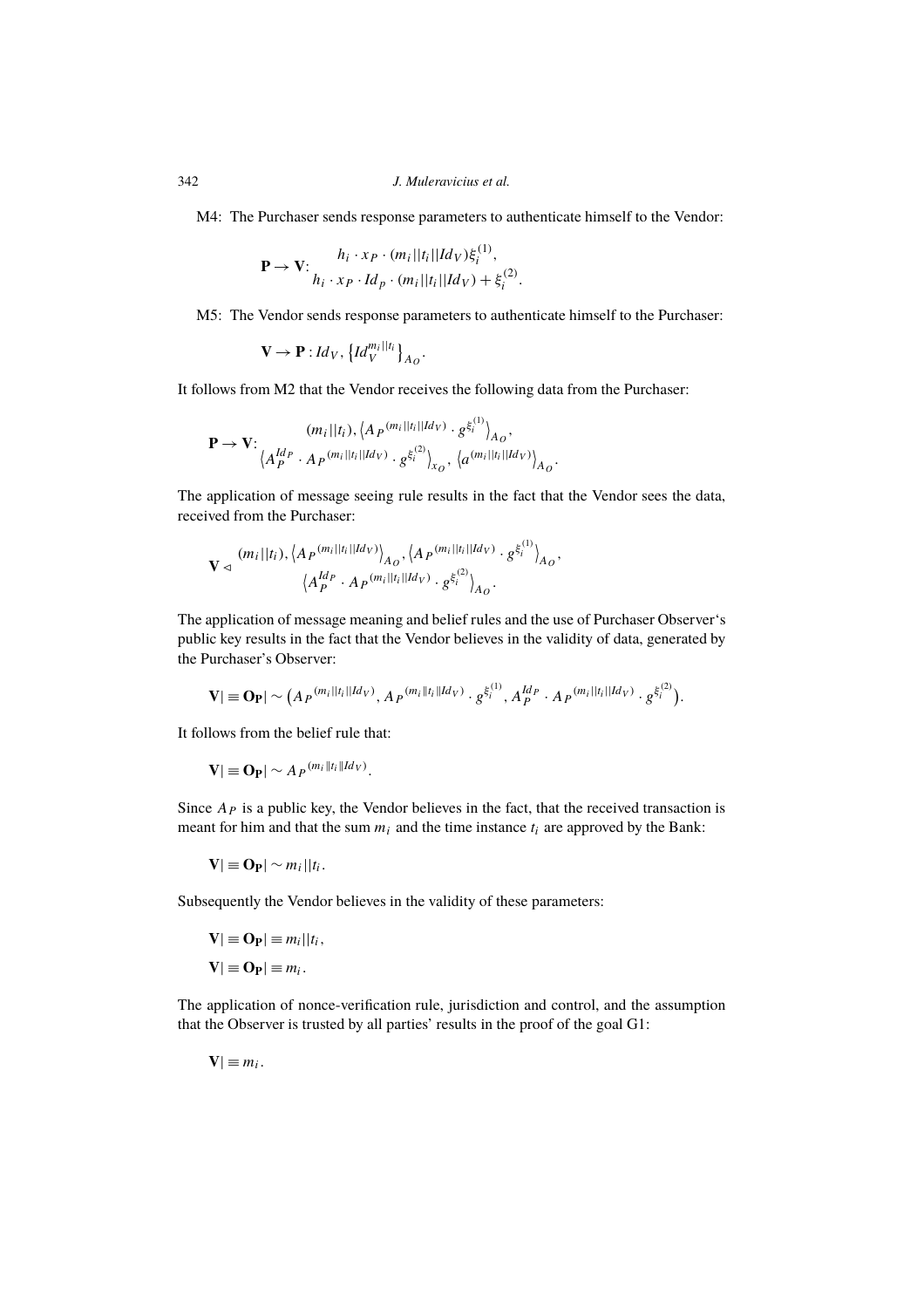Now we consider the second goal. The Vendor sees the following information received from the Purchaser:

$$
\mathbf{V} \triangleleft [\langle h_i'; \left( m_i' || t_i' || Id_V \right) \rangle_{A_P, \xi_i^{(1)}}, \langle h_i', \, Id_p', \, \left( m_i' || t_i' || Id_V \right) \rangle_{A_P, \xi_i^{(2)}}].
$$

By applying the message meaning rule and assumption A3 we obtain:

$$
\mathbf{V}|\equiv\mathbf{P}|\sim\big[(m'_{i}||t'_{i}),A_{P}^{(m_{i}||t_{i}||Id_{V})}\cdot g^{\xi_{i}^{(1)}},A_{P}^{Id_{P}}\cdot A_{P}^{(m_{i}||t_{i}||Id_{V})}\cdot g^{\xi_{i}^{(2)}},A_{P}^{(m_{i}||t_{i}||Id_{V})}\big],
$$

i.e. the Vendor believes that it was the Purchaser, who sent him the specified data. Moreover, it follows from assumption A3 and concatenation rules that, due to correct values of total price  $m_i$  and the time instance  $t_i$ , it is the Purchaser, who is interested in acquiring the goods:

$$
\mathbf{V}|\equiv \mathbf{P}|\sim [(m_i||t_i),\ A_P^{(m_i||t_i)}\cdot g^{\xi_i^{(1)}},\ A_P^{Id_P}\cdot A_P^{(m_i||t_i)}\cdot g^{\xi_i^{(2)}},\ A_P^{(m_i||t_i)}],
$$
  

$$
\mathbf{V}|\equiv \mathbf{P}|\sim (m_i||t_i).
$$

We now apply the nonce-verification rule:

$$
\mathbf{V} \equiv \mathbf{P} \Rightarrow m_i || t_i,
$$
  

$$
\mathbf{V} \equiv \mathbf{O_P} \Rightarrow Id_p,
$$

and hence the Vendor trusts that the Purchaser obtained the desired sum  $m_i$  from the Bank at the time  $t_i$ , i.e. the Purchaser has jurisdiction to spend this sum of money. Furthermore, the Vendor also believes that the Bank has the jurisdiction over the Purchaser via his representative (Observer **OP**). Furthermore, the Vendor believes that the Purchaser knows his identity:

$$
\mathbf{V} \equiv \mathbf{P} \triangleleft Id_p.
$$

Finally, using jurisdiction, control and referencing to the rules above, the Vendor trusts the Purchaser's identity:

$$
\mathbf{V} \equiv Id_{p}.
$$

The second goal  $V| \equiv P$  now follows from the proven results  $V| \equiv Id_p$  and  $V| \equiv m_i$ , since Vendor trusts the Purchaser's identity and fairness (the sum  $m_i$  is not forged).

Now we consider the third goal. Due to M5, the Purchaser sees the following information received from the Vendor:

$$
\mathbf{P} \triangleleft \left[ Id_V, \left\{ Id_V^{m_i || t_i} \right\}_{A_O} \right].
$$

Note that the Vendor received this data from his Observer, implying that:

$$
\mathbf{V} \triangleleft \big[ Id_{V},\big\{ Id_{V}^{m_{i}||t_{i}}\big\}_{A_{O}}\big].
$$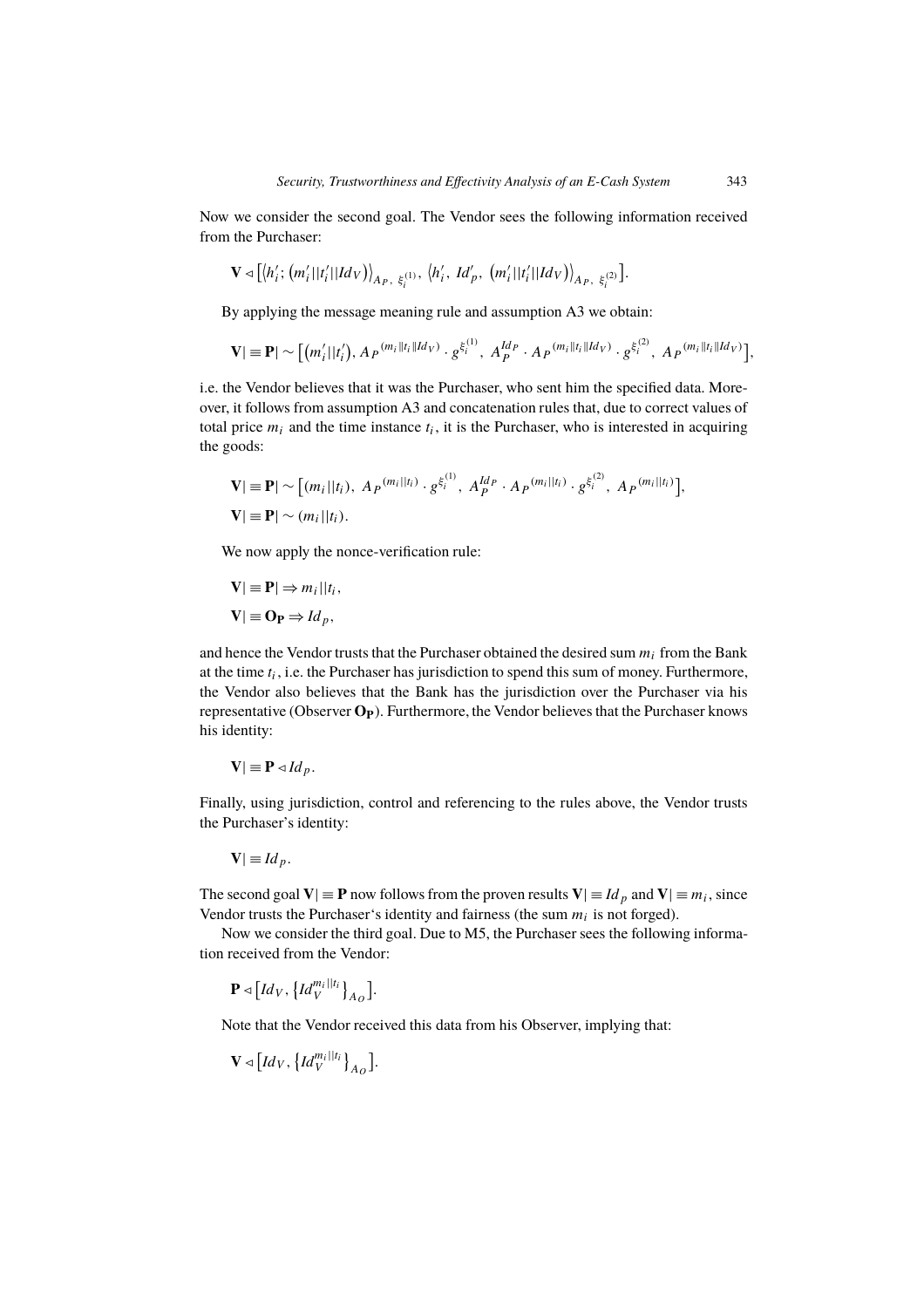By applying the message meaning rule, concatenation rule, and assumption A4 we obtain:

$$
\mathbf{P}|\equiv \mathbf{O}_{\mathbf{V}}|\sim \bigl[Id_V,\bigl\{Id_V^{m_i||t_i}\bigr\},A_O\bigr],
$$

i.e. the Purchaser believes that it was the Vendor's Observer, who generated the signature. Moreover, it follows from assumptions A4 and concatenation rules that, due to correct values of total price  $m_i$  and the time instance  $t_i$ , the Purchaser is dealing with an honest Vendor:

$$
\mathbf{P}|\equiv \mathbf{O}_V|\sim Id_V.
$$

We now apply the nonce-verification rule:

$$
\mathbf{P}|\equiv \mathbf{O}_V|\Rightarrow Id_V.
$$

Hence, the Purchaser believes that the Vendor's Observer has jurisdiction over the Vendor. Furthermore, due to this fact, the Purchaser trusts that the Vendor knows his identity since his Observer possesses this information:

$$
\mathbf{P}|\equiv \mathbf{V} \triangleleft Id_V,
$$
  

$$
\mathbf{P}|\equiv \mathbf{O}_V \triangleleft Id_V.
$$

Finally, using jurisdiction, control and referencing to the rules above, the Purchaser trusts the Vendor's identity:

$$
\mathbf{P}|\equiv Id_V.
$$

Hence, the validity of the third goal  $P| \equiv V$  now follows from the proven results.

#### **5. Investigation of Execution Time**

Since the considerable amount of payment operations is performed in Observer having restricted computation resources, the effectivity of proposed e-wallet system depends on the estimation of the operation time.

The computation time is directly related with the processor's clock frequency. If processor is running at 1 GHz clock frequency, then its clock cycle takes  $10^{-9}$  s = 1ns time.

The arithmetic operations required to perform a payment protocol is multiplication and addition together with shifting operation all performed in the registers of Observer. We name those operations as elementary operations.

We assume that 32 bits' microprocessor is used in Observer. It is far less than the bit length of variables used in payment protocol represented by 2048 bit integers. Without the loss of generality, we assume that all elementary operations take one clock cycle.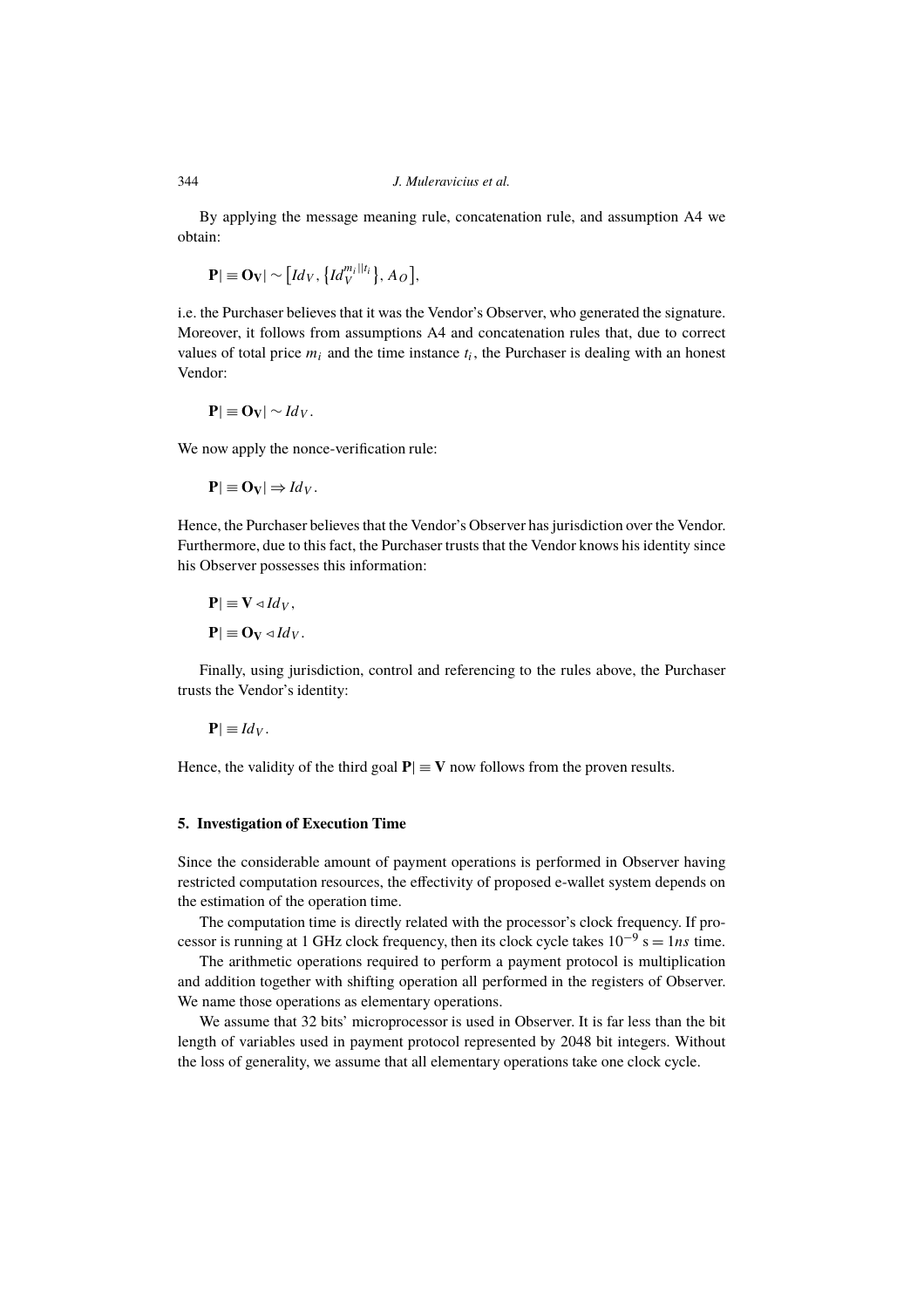| Bit length of variables.                                                                                                                                                                                       |                                                                                 |  |  |
|----------------------------------------------------------------------------------------------------------------------------------------------------------------------------------------------------------------|---------------------------------------------------------------------------------|--|--|
| Variable                                                                                                                                                                                                       | Bit length                                                                      |  |  |
| $p, q, xp, x_O$ $Ap, A_O$ , $G, Idp, h_i$ , $R$<br>$\xi_i^{(1)}, \xi_i^{(2)}, w_i^{(1)}, w_i^{(2)}, N_i^{(1)}, N_i^{(2)}, S_i^{(1)}, S_i^{(2)}, S_i^{(3)}, r_i^{(1)}, r_i^{(2)}$<br>m, t<br>$m_i  t_i$<br>H(m) | $2048$ bits<br>2048 bits<br>$\sim$ 18 bits<br>$\sim$ 36 bits<br>$\sim$ 256 bits |  |  |

The most time consuming operation is the exponentiation modulo  $p$  of length in 2048 bits. For the assessment of computation time, firstly, we must estimate the number of elementary operations required for the calculation of the modular exponent function  $r =$  $g^k \mod p$ .

According to Knuth (1981), Hwang *et al.* (2005), the modular exponent function is computed using *addition chain method* (Knuth, 1981). The formulas to find the number of those operations are the following:

$$
MOD_E(k, p) = 1, 5 \cdot l(k)[M(l(p)) + 2Mod(l(p)) + 1],
$$

where:

$$
M(w) = 3M(w/2) + 5A(w) + 2S,
$$
  
\n
$$
A(w) = w/32,
$$
  
\n
$$
Mod(w) = Mod(w/2) + 4M(w/2) + 1, 5A(w) + 3S.
$$

- 1.  $MOD_E(k, p)$  denotes an operation of modular exponentiation  $r = g^k \text{ mod } p$ ;
- 2.  $M(w)$ ,  $A(w)$ ,  $Mod(w)$  denote operations of multiplication, addition and modulus with the bit length of operand is  $w$ ;
- 3.  $l(w)$  denotes the bit length of w;
- 4. S denotes the shift operator.

The bit lengths of the variables in our scheme are presented in Table 3.

By default, we take 82 clock cycles for SHA-2 computation (Guilford *et al.*, 2012).

After the number  $N$  of clock cycles is found, the operation time can be estimated in the following way: *Time* =  $N \cdot T$ , where  $T = 1/F$  and F is a clock frequency. We assume  $F = 1.6$  GHz in further steps for the demonstration of calculations results.

By Hinterwälder *et al.* (2013), Hinterwälder *et al.* (2015) all Brands e-cash protocols take about 2966 ms in all protocols generated in cards. By Au *et al.* (2007) the computational time of CHL e-cash protocol in single payment is 30 modular exponentiations and takes about 2111 ms by Juang (2010) approximations, but it's cost of each operation is somehow hard to compute because it depends of how many transactions have been made before and how many coins will be used. The comparison of our system with Brands and CHL systems is presented in Table 4.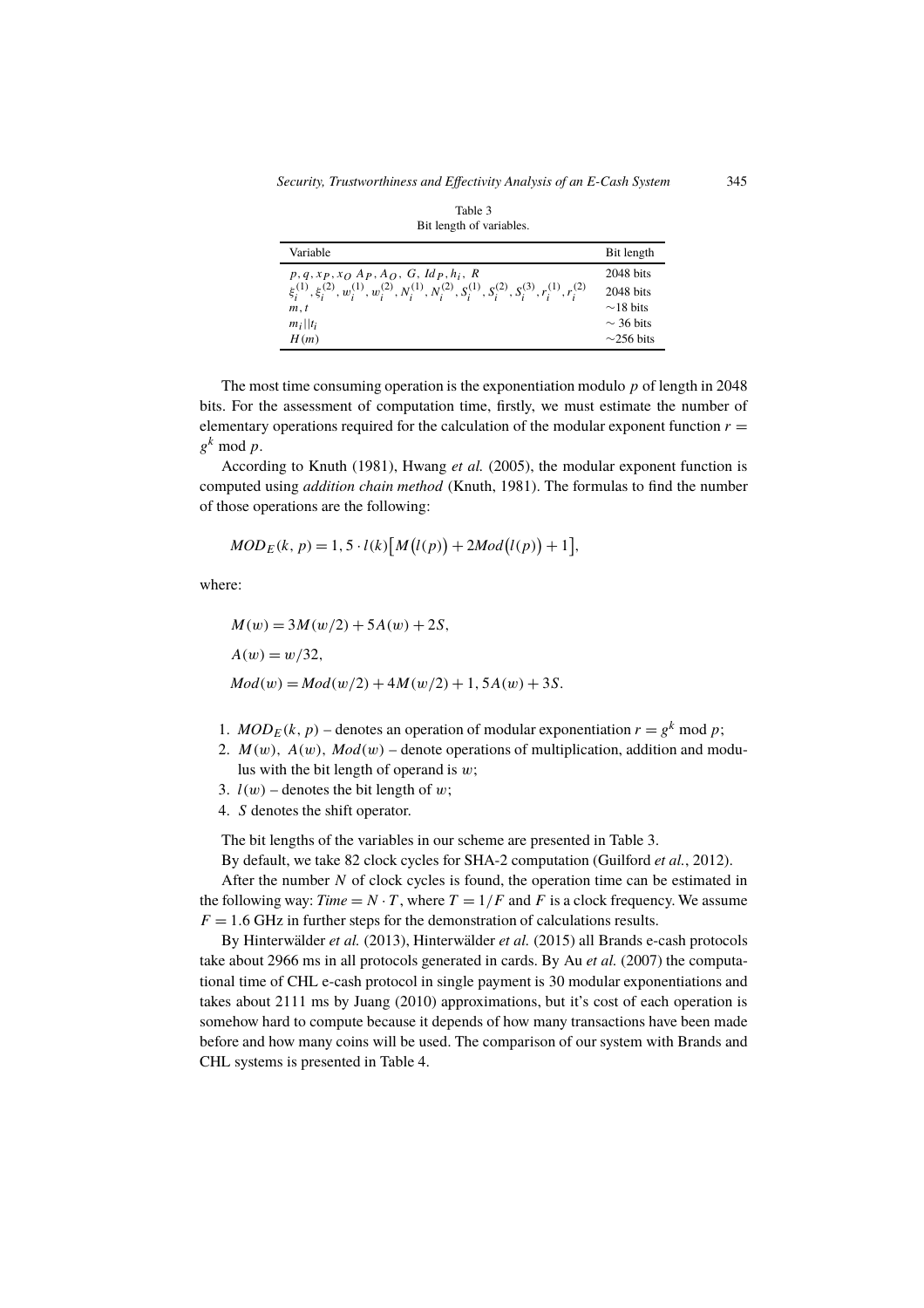346 *J. Muleravicius et al.*

Table 4 Computation time comparisons in ms.

| Protocol   | Our system | <b>Brands</b> | CHL. |
|------------|------------|---------------|------|
| Withdrawal | 665        |               |      |
| Payment    | 1241       |               |      |
| Deposit    | 629        |               |      |
| Total      | 2535       | 2996          | 2111 |

Table 5 Comparison of e-money schemes.

| E-money systems  | Year | Transf.        | Trace.         | Data<br>grows  | Anon.<br>against V. | Anon.<br>against B. |
|------------------|------|----------------|----------------|----------------|---------------------|---------------------|
| CHL              | 2005 | Yes            | No             | Yes            | Yes                 | Yes                 |
| fairCASH         | 2006 | Yes            | No             | Yes            | Yes                 | Yes                 |
| Endorsed         | 2007 | Yes            | Yes            | Yes            | <b>Yes</b>          | Yes                 |
| Secret splitting | 2009 | Yes            | Yes            | Yes            | Yes                 | Yes                 |
| GS proof e-cash  | 2011 | Yes            | Yes            | Yes            | Yes                 | Yes                 |
| <b>Baldimtsi</b> | 2015 | Yes            | Yes            | Yes            | <b>Yes</b>          | Yes                 |
| Canard e-cash    | 2015 | N <sub>0</sub> | No             | Yes            | No.                 | No                  |
| Märtens          | 2015 | N <sub>0</sub> | Yes            | Yes            | Yes                 | Yes                 |
| Scalable e-cash  | 2015 | Yes            | N <sub>0</sub> | Yes            | Yes                 | Yes                 |
| Dissertation     | 2018 | Yes            | No             | N <sub>0</sub> | Yes                 | No                  |

Hence, our system requires approximately the same computation time, while its functionality has a significant advantage with respect to others.

In Table 5 we present a comparison of some offline payment e-cash systems and explore such properties as: transferability, traceability, data growth and anonymity (against Vendor and Bank). However, each of these systems possesses the flaw of money growth in size when transferred. Furthermore, any previously presented e-cash system, which eliminates this flaw, also loses anonymity against Vendor or other offline payment properties.

As it can be seen, our e-cash system has the following functional advantages: anonymity against Vendor, offline payment, divisibility, transferability and doublespending prevention requirements, and most important one – data does not grow in size when transferred.

Based on the presented comparison we conclude that our system stands out from the other systems since it possesses similar characteristics as those schemes while also avoiding a drawback of growing in size. Furthermore, it has better or approximate computation time if compared to other schemes presented in Table 5.

# **6. Conclusions and Discussion**

Proposed offline, divisible, anonymous and transferable e-cash system with observers is analysed in few ways: an existential forgery, trustworthiness analysis using BAN logic, and computation time comparison using addition chain method is provided.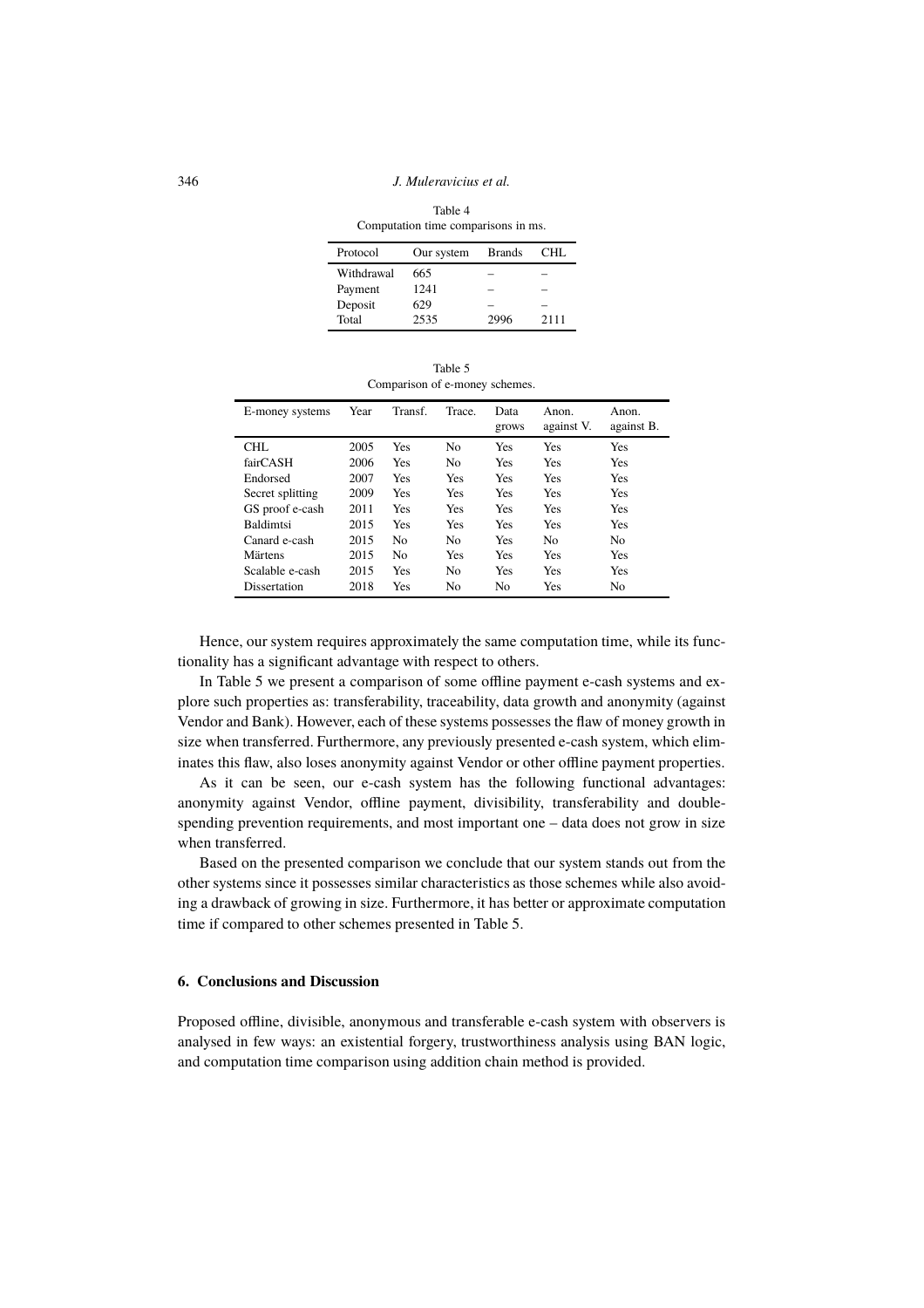Our transferable e-cash system does not possess the data growth in size problem due to the usage of observers.

The estimated execution time of all three protocols is 2535 ms, independently of how many e-cash has been spent.

All these characteristics allows us to claim that proposed e-cash system is adequate to medium payment usage.

#### **References**

- Au, M.H., Susilo, W., Mu, Y. (2007). Practical compact e-cash. In: *Australasian Conference on Information Security and Privacy*. Springer, Berlin, Heidelberg, pp. 431–445.
- Brands, S.A. (1993). An efficient off-line electronic cash system based on the representation problem. *Centrum voor Wiskunde en Informatica*.
- Burrows, M., Abadi, M., Needham, R.M. (1989). A logic of authentication. *Proceedings of the Royal Society of London A: Mathematical, Physical and Engineering Sciences*, 426(1871), 233–271.
- Chan, A., Frankel, Y., Tsiounis, Y. (1998). Easy come-easy go divisible cash. In: *International Conference on the Theory and Applications of Cryptographic Techniques*. Springer, Berlin, Heidelberg, pp. 561–575.
- Chaum, D., Fiat, A., Naor, M. (1988). Untraceable electronic cash. In: *Conference on the Theory and Application of Cryptography*. Springer, New York, NY, pp. 319–327.
- Chaum, D., Pedersen, T.P. (1992). Transferred cash grows in size. In: *Workshop on the Theory and Application of Cryptographic Techniques*, Springer, Berlin, Heidelberg, pp. 390–407.
- Cramer, R., Shoup, V. (2003). Design and analysis of practical public-key encryption schemes secure against adaptive chosen ciphertext attack. *SIAM Journal on Computing*, 33(1), 167–226.
- D'Amiano, S., Di Crescenzo, G. (1994). Methodology for digital money based on general cryptographic tools. In: *Workshop on the Theory and Application of of Cryptographic Techniques*. Springer, Berlin, Heidelberg, pp. 156–170.
- Diffie, W., Hellman, M. (1976). New directions in cryptography. *IEEE Transactions on Information Theory*, 22(6), 644–654.
- Eng, T., Okamoto, T. (1994). Single-term divisible electronic coins. In: *Workshop on the Theory and Application of of Cryptographic Techniques*. Springer, Berlin, Heidelberg, pp. 306–319.
- Guilford, J., Yap, K., Gopal, V. (2012). Fast SHA-256 implementations on Intel architecture processors. *IA Architects*.
- Fuchsbauer, G. (2009). Automorphic signatures in bilinear groups and an application to round-optimal blind signatures. *IACR Cryptology ePrint Archive*, 2009, 320.
- Hinterwälder, G., Zenger, C.T., Baldimtsi, F., Lysyanskaya, A., Paar, C., Burleson, W.P. (2013). Efficient e-cash in practice: NFC-based payments for public transportation systems. In: *International Symposium on Privacy Enhancing Technologies Symposium*. Springer, Berlin, Heidelberg, pp. 40–59.
- Hinterwälder, G., Riek, F., Paar, C. (2015). Efficient E-cash with attributes on MULTOS smartcards. In: *International Workshop on Radio Frequency Identification: Security and Privacy Issues*. Springer, Cham, pp. 141–155.
- Hwang, R.J., Su, F.F., Yeh, Y.S., Chen, C.Y. (2005). An efficient decryption method for RSA cryptosystem. In: *Proceedings of the 19th International Conference on Advanced Information Networking and Applications (AINA'05)*. IEEE, pp. 585–590.
- Juang, W.S. (2010). RO-cash: an efficient and practical recoverable pre-paid offline e-cash scheme using bilinear pairings. *Journal of Systems and Software*, 83(4), 638–645.
- Knuth, D.E. (1981). *The Art of Programming, Vol. 2, Semi-Numerical Algorithms*. Addison Wesley, Reading, MA.
- Kreft, H., Adi, W. (2006). fairCASH-A digital cash candidate for the proposed GCC gulf dinar. In: *Innovations in Information Technology*. IEEE, pp. 1–5.
- Muleravičius, J., Sakalauskas, E., Timofejeva, I. (2016). On methodology of E-wallet construction for partially ff-line payment system. In: *International Conference on Information and Software Technologies*, Springer, Cham, pp. 753–765.